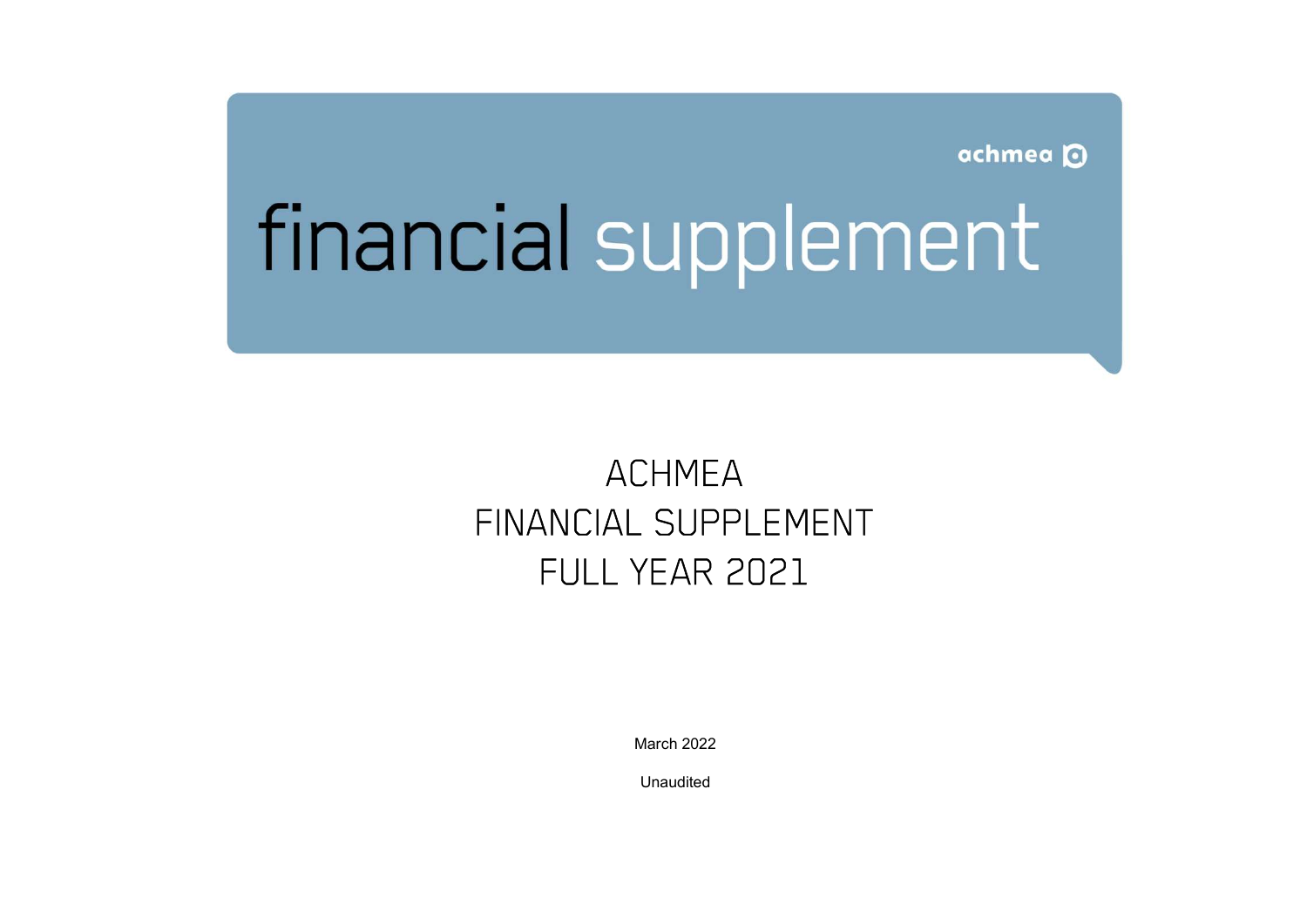# **Contents financial supplement** Page

| Group                                                              |    |
|--------------------------------------------------------------------|----|
| Key figures                                                        | 3  |
| Gross written premiums per country                                 | 4  |
| Consolidated statement of financial position                       | 5  |
| Consolidated income statement                                      | 6  |
| Consolidated statement of comprehensive income                     | 7  |
| Consolidated statement of total equity                             | 8  |
| Capital structure                                                  | 9  |
| Solvency II                                                        | 10 |
| Consolidated cash flow statement                                   | 11 |
| Investments for own risk                                           | 12 |
| Specification of fixed-income portfolio                            | 13 |
|                                                                    |    |
| Segment                                                            |    |
| Non-Life Netherlands results                                       | 14 |
| Non-Life Netherlands specification of gross written premiums       | 14 |
| Non-Life Netherlands ratios                                        | 15 |
| <b>Health Netherlands results</b>                                  | 16 |
| Health Netherlands specification of gross written premiums         | 17 |
| <b>Health Netherlands ratios</b>                                   | 17 |
| Pension & Life Netherlands results                                 | 18 |
| Pension & Life Netherlands specification of gross written premiums | 18 |

Retirement Services Netherlands results 19 Retirement Services Netherlands ratios 20 International activities results 21 Other activities results 22 Disclaimer 23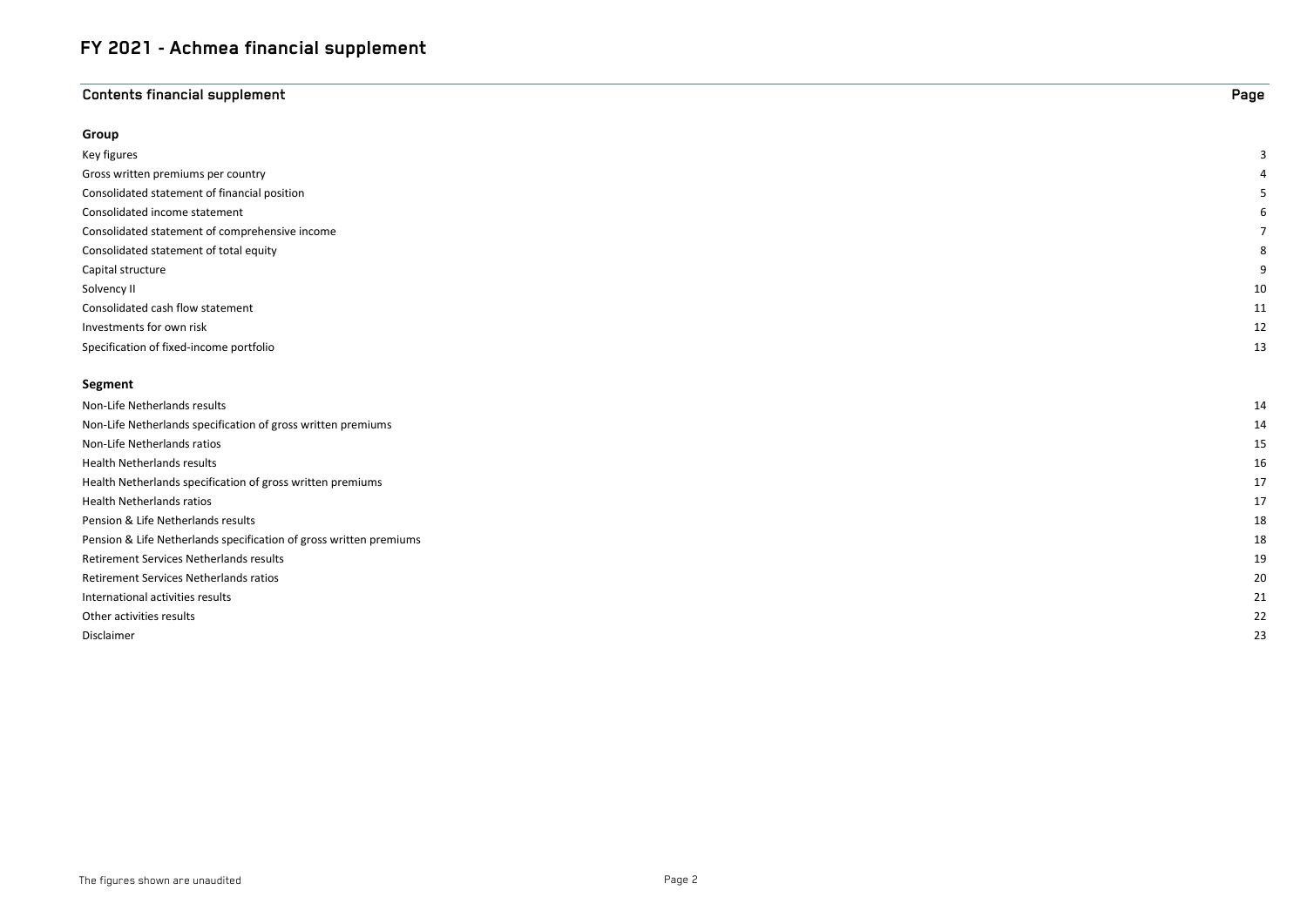| <b>KEY FIGURES</b>                                                               |            |                       |
|----------------------------------------------------------------------------------|------------|-----------------------|
|                                                                                  |            | $(E \text{ million})$ |
| <b>Results</b>                                                                   | 2021       | 2020                  |
| Gross written premiums                                                           | 20,026     | 20,175                |
| Change in provision for unearned premiums and current risks (net of reinsurance) | $-295$     | $-190$                |
| Other income                                                                     | 458        | 410                   |
| Interest and similar expenses                                                    | 202        | 237                   |
| <b>Operational result</b>                                                        | 585        | 630                   |
| Operational result by segment                                                    | 2021       | 2020                  |
| Non-life Netherlands                                                             | 264        | 260                   |
| <b>Health Netherlands</b>                                                        | 10         | 235                   |
| Pension & Life Netherlands                                                       | 392        | 253                   |
| <b>Retirement Services Netherlands</b>                                           | 18         | 22                    |
| International activities                                                         | 47         | 23                    |
| Other activities                                                                 | $-146$     | $-163$                |
| Total                                                                            | 585        | 630                   |
|                                                                                  |            |                       |
| <b>Balance sheet</b>                                                             | 31-12-2021 | 31-12-2020            |
| <b>Total assets</b>                                                              | 89,506     | 93,655                |
| Total equity                                                                     | 10,633     | 10,559                |
| Investments for own risk                                                         | 50,895     | 53,664                |
| Insurance liabilities own risk                                                   | 41,539     | 43,629                |
| Employees in The Netherlands and abroad 1                                        | 31-12-2021 | 31-12-2020            |
| <b>FTEs Netherlands</b>                                                          | 13,672     | 14,062                |
| <b>FTEs International</b>                                                        | 3,152      | 3,205                 |
| <b>Total FTEs</b>                                                                | 16,824     | 17,267                |

 $\overline{1.1}$ . The number of FTEs is based on a working week of 34 hours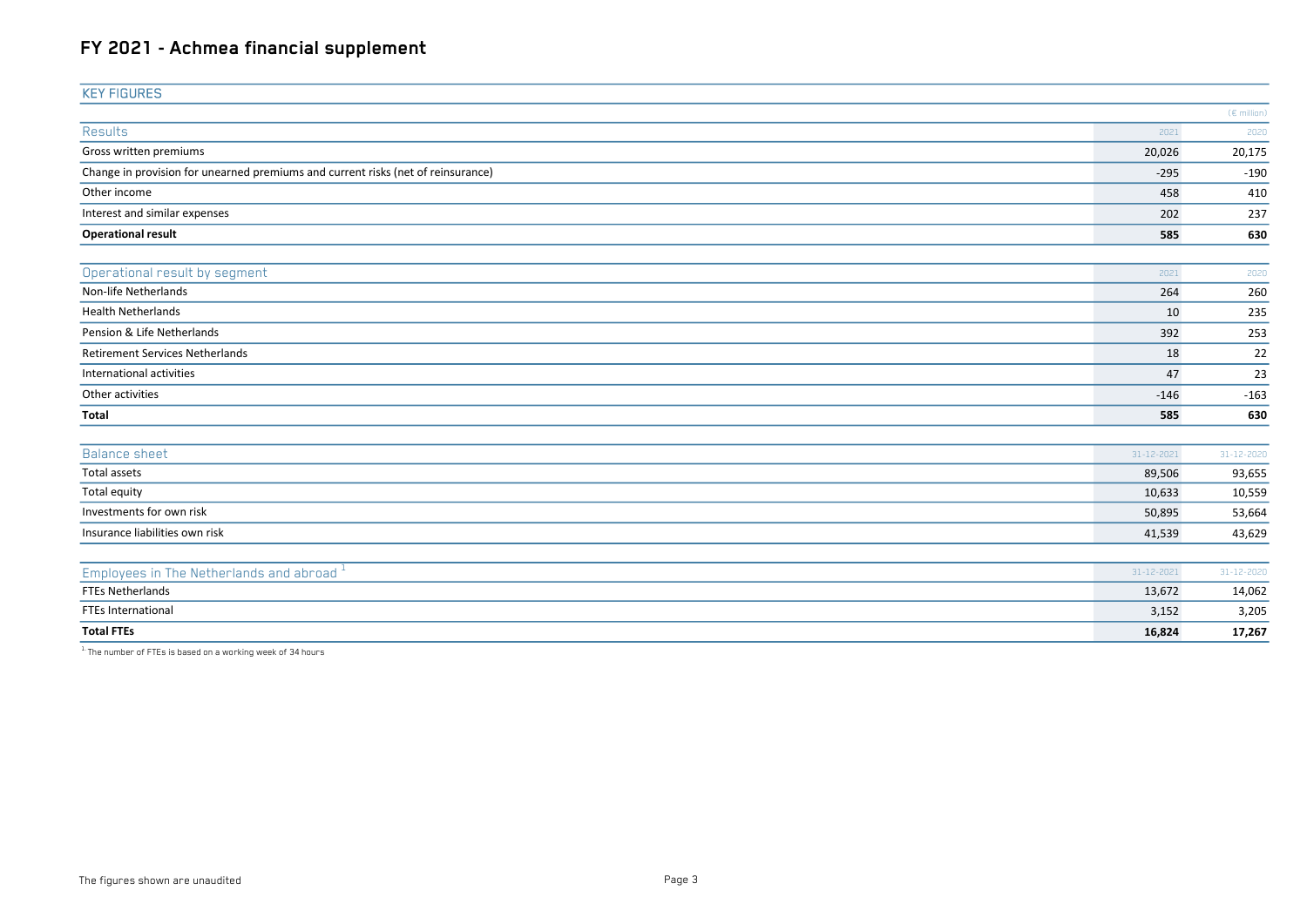#### GROSS WRITTEN PREMIUMS PER COUNTRY

|             |          |       |        |        |      |       |       |      |              |        |        | $(E \text{ million})$ |
|-------------|----------|-------|--------|--------|------|-------|-------|------|--------------|--------|--------|-----------------------|
|             | Non-life |       | Health |        | Life |       | Other |      | Eliminations |        | Total  |                       |
|             | 2021     | 2020  | 2021   | 2020   | 2021 | 2020  | 2021  | 2020 | 2021         | 2020   | 2021   | 2020                  |
| Netherlands | 3,766    | 3,668 | 14,025 | 14,284 | 859  | 1,005 | 312   | 289  | $-196$       | $-175$ | 18,766 | 19,071                |
| Greece      | 232      | 216   | 113    | 110    | 22   | 25    |       |      |              |        | 367    | 351                   |
| Turkey      | 220      | 213   | 16     | 18     |      |       |       |      |              |        | 236    | 231                   |
| Slovakia    | 61       | 54    | 534    | 427    | 14   |       |       |      |              |        | 609    | 487                   |
| Australia   | 48       | 35    |        |        |      |       |       |      |              |        | 48     | 35                    |
| Total       | 4,327    | 4,186 | 14,688 | 14,839 | 895  | 1,036 | 312   | 289  | $-196$       | $-175$ | 20,026 | 20,175                |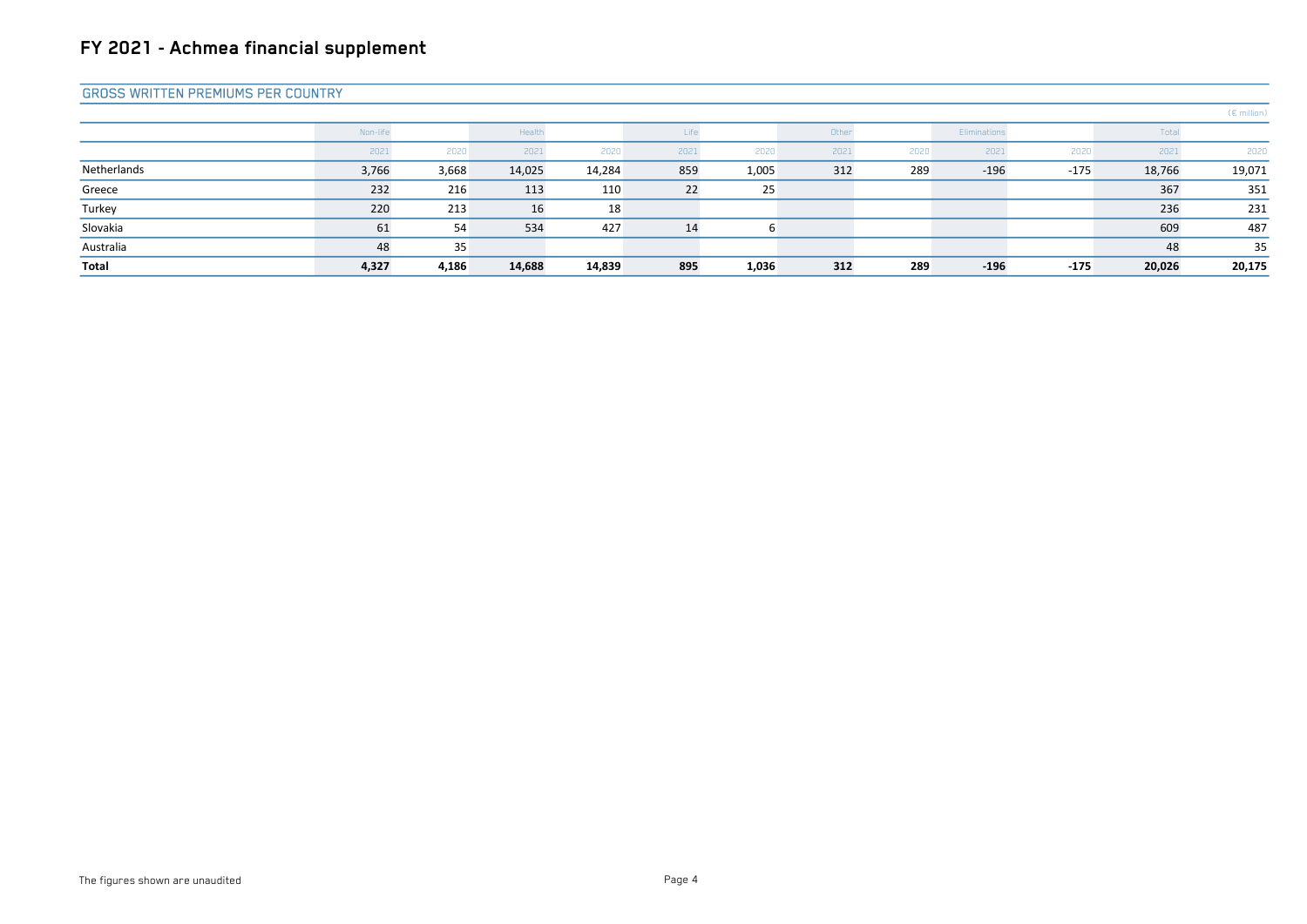| <b>CONSOLIDATED STATEMENT OF FINANCIAL POSITION</b>                 |                |                |
|---------------------------------------------------------------------|----------------|----------------|
|                                                                     |                | (€ million)    |
| <b>Assets</b>                                                       | 31-12-2021     | 31-12-2020     |
| Intangible assets                                                   | 748            | 735            |
| Associates and joint ventures                                       | 41             | 55             |
| Property for own use and equipment                                  | 473            | 551            |
| Investment property                                                 | 1,028          | 973            |
| Investments                                                         |                |                |
| Investments own risk                                                | 50,895         | 53,664         |
| Investments for account and risk of policyholders                   | 15,305         | 15,250         |
| Banking credit portfolio                                            | 11,932         | 12,725         |
| Deferred tax assets                                                 | 560            | 626            |
| Income tax receivable                                               |                |                |
| Amounts ceded to reinsurers                                         | 737            | 685            |
| Receivables and accruals                                            | 6,211          | 6,207          |
| Cash and cash equivalents                                           | 1,569          | 2,184          |
| Assets classified as 'Held for sale'                                | $\overline{7}$ |                |
| <b>Total assets</b>                                                 | 89,506         | 93,655         |
|                                                                     |                |                |
| <b>Equity</b>                                                       | 31-12-2021     | 31-12-2020     |
| Equity attributable to holders of equity instruments of the company | 10,624         | 10,552         |
| Non-controlling interest                                            | 9              | $\overline{7}$ |
| <b>Total equity</b>                                                 | 10,633         | 10,559         |
|                                                                     |                |                |
| <b>Liabilities</b>                                                  | 31-12-2021     | 31-12-2020     |
| Liabilities related to insurance contracts                          |                |                |
| Insurance liabilities own risk                                      | 41,539         | 43,629         |
| Insurance liabilities where policyholders bear investment risks     | 14,629         | 14,772         |
| Other provisions                                                    | 1,007          | 1,113          |
| <b>Financial liabilities</b>                                        | 20,083         | 20,564         |
| Derivatives                                                         | 1,427          | 2,870          |
| Deferred tax liabilities                                            | 32             | 31             |
| Income tax payable                                                  | 156            | 117            |
| <b>Total liabilities</b>                                            | 78,873         | 83,096         |
|                                                                     |                |                |
| <b>Total equity and liabilities</b>                                 | 89,506         | 93,655         |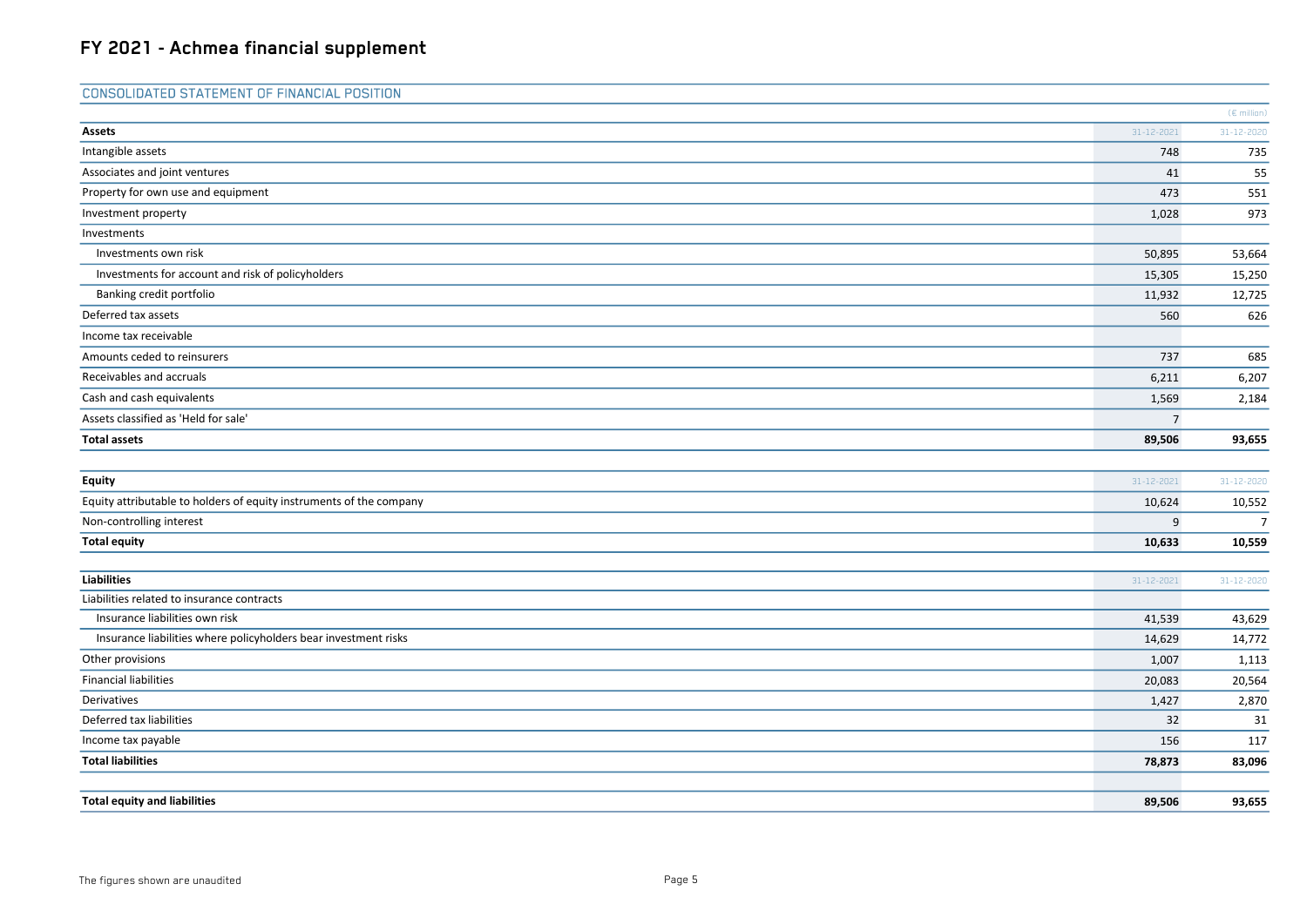| Income<br>Gross written premiums<br>Outgoing reinsurance premiums<br>Change in provision for unearned premiums and current risks (net of reinsurance)<br>Net earned premiums<br>Income from associates and joint ventures | 2021<br>20,026<br>$-381$<br>$-295$<br>19,350<br>$-19$<br>1,446 | $(E \text{ million})$<br>2020<br>20,175<br>$-349$<br>$-190$<br>19,636<br>5 |
|---------------------------------------------------------------------------------------------------------------------------------------------------------------------------------------------------------------------------|----------------------------------------------------------------|----------------------------------------------------------------------------|
|                                                                                                                                                                                                                           |                                                                |                                                                            |
|                                                                                                                                                                                                                           |                                                                |                                                                            |
|                                                                                                                                                                                                                           |                                                                |                                                                            |
|                                                                                                                                                                                                                           |                                                                |                                                                            |
|                                                                                                                                                                                                                           |                                                                |                                                                            |
|                                                                                                                                                                                                                           |                                                                |                                                                            |
|                                                                                                                                                                                                                           |                                                                |                                                                            |
| Investment income                                                                                                                                                                                                         |                                                                | 3,507                                                                      |
| Other income                                                                                                                                                                                                              | 458                                                            | 410                                                                        |
| <b>Total income</b>                                                                                                                                                                                                       | 21,235                                                         | 23,558                                                                     |
| <b>Expenses</b>                                                                                                                                                                                                           |                                                                |                                                                            |
| Gross expenses from insurance contracts                                                                                                                                                                                   | 18,309                                                         | 20,502                                                                     |
| Share of re-insurers                                                                                                                                                                                                      | $-241$                                                         | $-216$                                                                     |
| Net expenses from insurance contracts                                                                                                                                                                                     | 18,068                                                         | 20,286                                                                     |
| Fair value changes and benefits credited to investment contracts                                                                                                                                                          | 9                                                              | 1                                                                          |
| Interest and similar expenses                                                                                                                                                                                             | 202                                                            | 237                                                                        |
| Operating expenses                                                                                                                                                                                                        | 2,299                                                          | 2,256                                                                      |
| Other expenses                                                                                                                                                                                                            | 72                                                             | 148                                                                        |
| <b>Total expenses</b>                                                                                                                                                                                                     | 20,650                                                         | 22,928                                                                     |
| <b>Result before tax</b>                                                                                                                                                                                                  | 585                                                            | 630                                                                        |
| Income tax expenses                                                                                                                                                                                                       | 136                                                            | 80                                                                         |
| Income tax impact rate change                                                                                                                                                                                             | $-19$                                                          | $-92$                                                                      |
| <b>Total income tax expenses</b>                                                                                                                                                                                          | 117                                                            | $-12$                                                                      |
| Net result                                                                                                                                                                                                                | 468                                                            | 642                                                                        |
|                                                                                                                                                                                                                           |                                                                |                                                                            |
| Net result attributable to:                                                                                                                                                                                               |                                                                |                                                                            |
| Holders of equity instruments of the company                                                                                                                                                                              | 467                                                            | 642                                                                        |
| Non-controlling interest                                                                                                                                                                                                  | 1                                                              | 0                                                                          |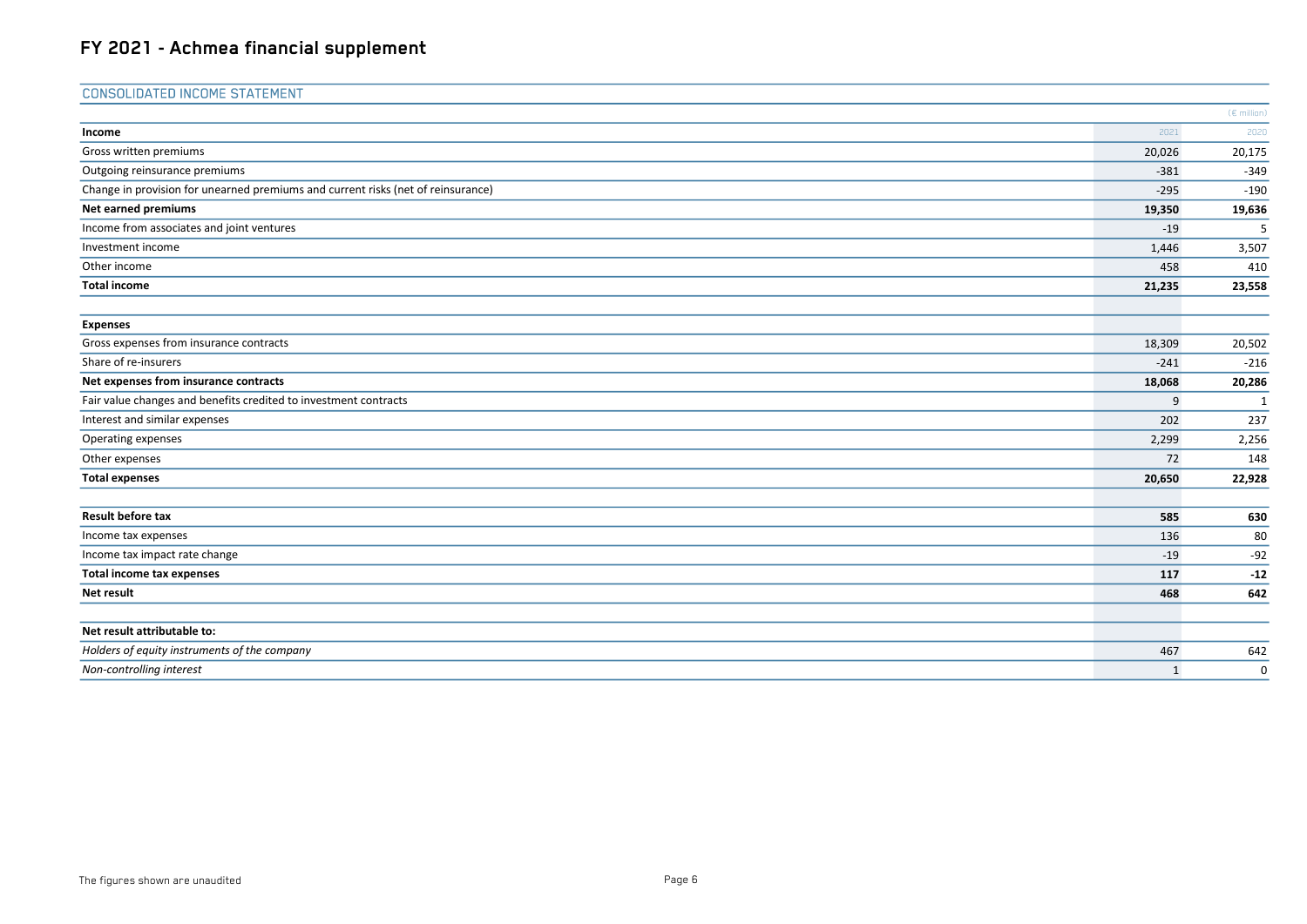| <b>CONSOLIDATED STATEMENT OF COMPREHENSIVE INCOME</b>                                                                        |              |             |
|------------------------------------------------------------------------------------------------------------------------------|--------------|-------------|
|                                                                                                                              |              | (€ million) |
|                                                                                                                              | 2021         | 2020        |
| Net profit                                                                                                                   | 468          | 642         |
| Net other comprehensive income                                                                                               |              |             |
| Remeasurements of net defined benefit liability                                                                              | $-21$        | 30          |
| Unrealised gains and losses on property for own use                                                                          | $-19$        | 6           |
| Currency translation differences (including realisations) on subsidiaries, associates, goodwill and joint ventures           | $-42$        | $-46$       |
| Share in other comprehensive income of Associates and joint ventures                                                         | $\mathbf{1}$ | 1           |
| Unrealised gains and losses on financial instruments 'Available for sale'                                                    | $-331$       | 688         |
| Changes in the Provision for unwinding of discount insurance liabilities from unrealised investment income                   | 559          | $-614$      |
| Gains and losses on financial instruments 'Available for sale' reclassified to the Income statement on disposal              | $-443$       | $-418$      |
| Reclassification to the Income statement as Provision for unwinding of discount insurance liabilities from investment income | 244          | 249         |
| Impairment charges on financial instruments 'Available for sale' reclassified to the Income statement on disposal            | 11           | 59          |
| Net other comprehensive income                                                                                               | $-41$        | $-45$       |
| Comprehensive income                                                                                                         | 427          | 597         |
| Comprehensive income attributable to:                                                                                        |              |             |
| Holders of equity instruments of the company                                                                                 | 426          | 597         |
| Non-controlling interest                                                                                                     | 1            | 0           |
| Condensed consolidated statement of changes in total equity                                                                  | 2021         | 2020        |
| <b>Balance start of year</b>                                                                                                 | 10,559       | 10,185      |
| Comprehensive income                                                                                                         | 427          | 597         |
| Dividends and coupon payments                                                                                                | $-222$       | $-223$      |
| Issue, sale and purchase of equity instruments                                                                               | $-131$       |             |
| <b>Balance end of year</b>                                                                                                   | 10,633       | 10,559      |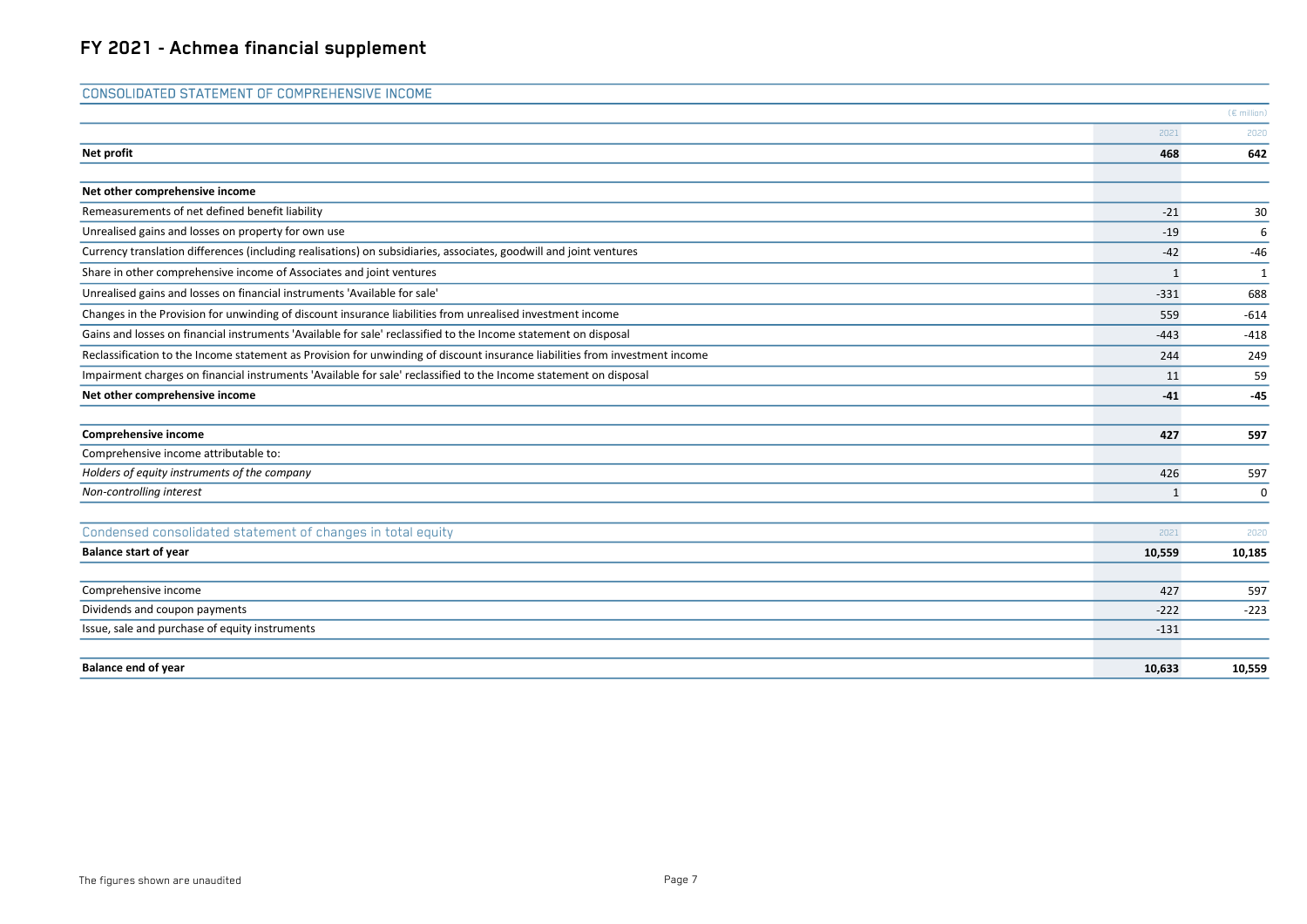#### CONSOLIDATED STATEMENT OF TOTAL EQUITY

|                                                                     |          | $(E \text{ million})$ |
|---------------------------------------------------------------------|----------|-----------------------|
|                                                                     | 2021     | 2020                  |
| Share capital                                                       | 11,357   | 11,357                |
| Own shares                                                          | $-466$   | $-335$                |
| Legal reserves                                                      | 55       | 65                    |
| Revaluation reserve                                                 | 1,159    | 1,069                 |
| Exchange difference reserve                                         | $-517$   | $-475$                |
| Hedging reserves                                                    | $-7$     | $-7$                  |
| Retained earnings                                                   | $-2,674$ | $-3,014$              |
| Profit for the year                                                 | 467      | 642                   |
| Other equity instruments                                            | 1,250    | 1,250                 |
| Equity attributable to holders of equity instruments of the company | 10,624   | 10,552                |
| Non-controlling interest                                            | 9        | $\overline{7}$        |
| <b>Total equity</b>                                                 | 10,633   | 10,559                |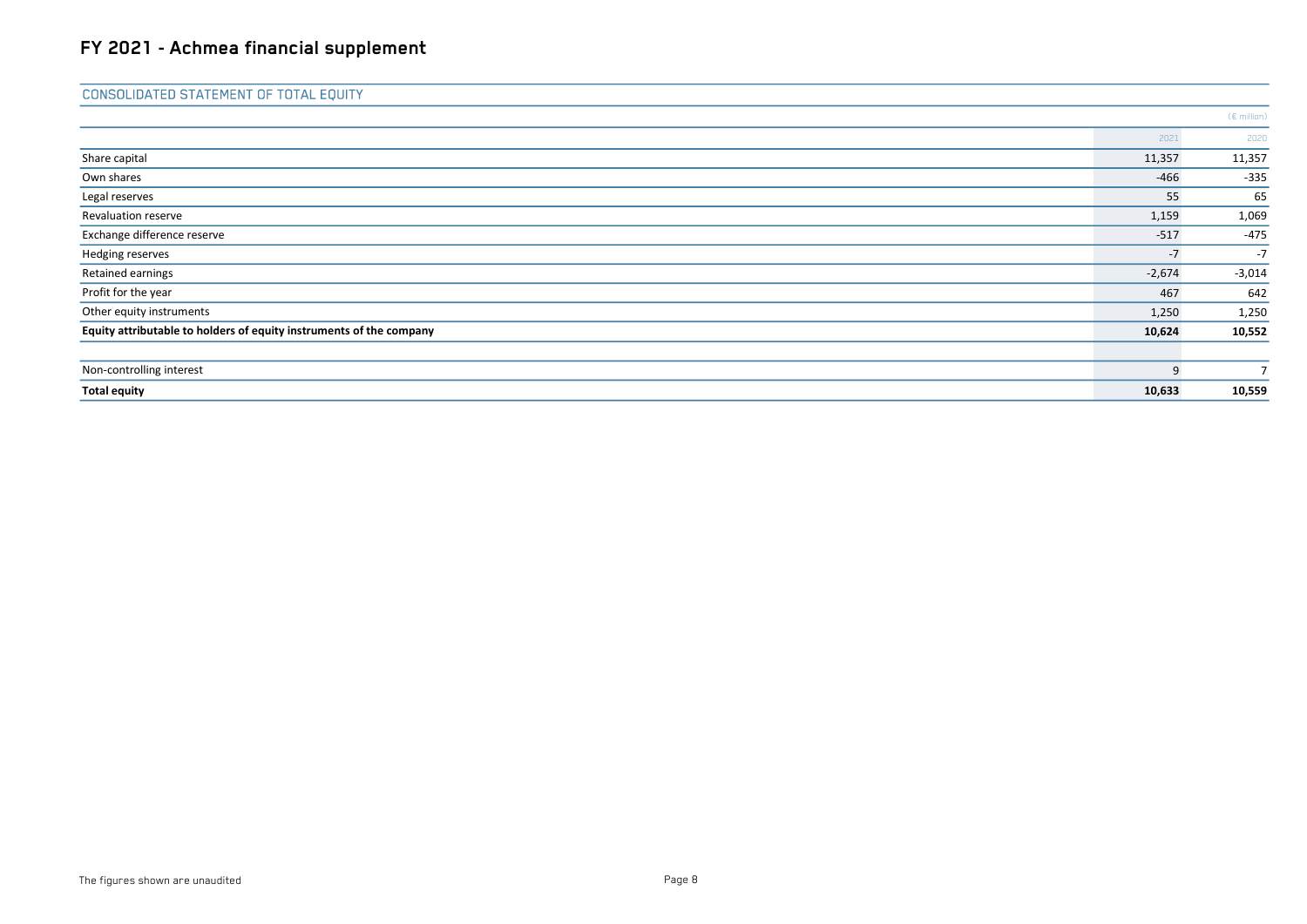| <b>CAPITAL STRUCTURE</b>                       |        |                       |
|------------------------------------------------|--------|-----------------------|
|                                                |        | $(E \text{ million})$ |
| Development of total equity                    | 2021   | 2020                  |
| Total equity start of year                     | 10,559 | 10,185                |
|                                                |        |                       |
| Net profit                                     | 468    | 642                   |
| Issue, sale and purchase of equity instruments | $-131$ |                       |
| Dividends and coupons payments                 | $-222$ | $-223$                |
| Revaluation reserves                           | 22     | $-29$                 |
| Foreign exchange results and hedge reserves    | $-42$  | $-46$                 |
| Post-employment benefits                       | $-21$  | 30                    |
|                                                |        |                       |
| Total equity end of year                       | 10,633 | 10,559                |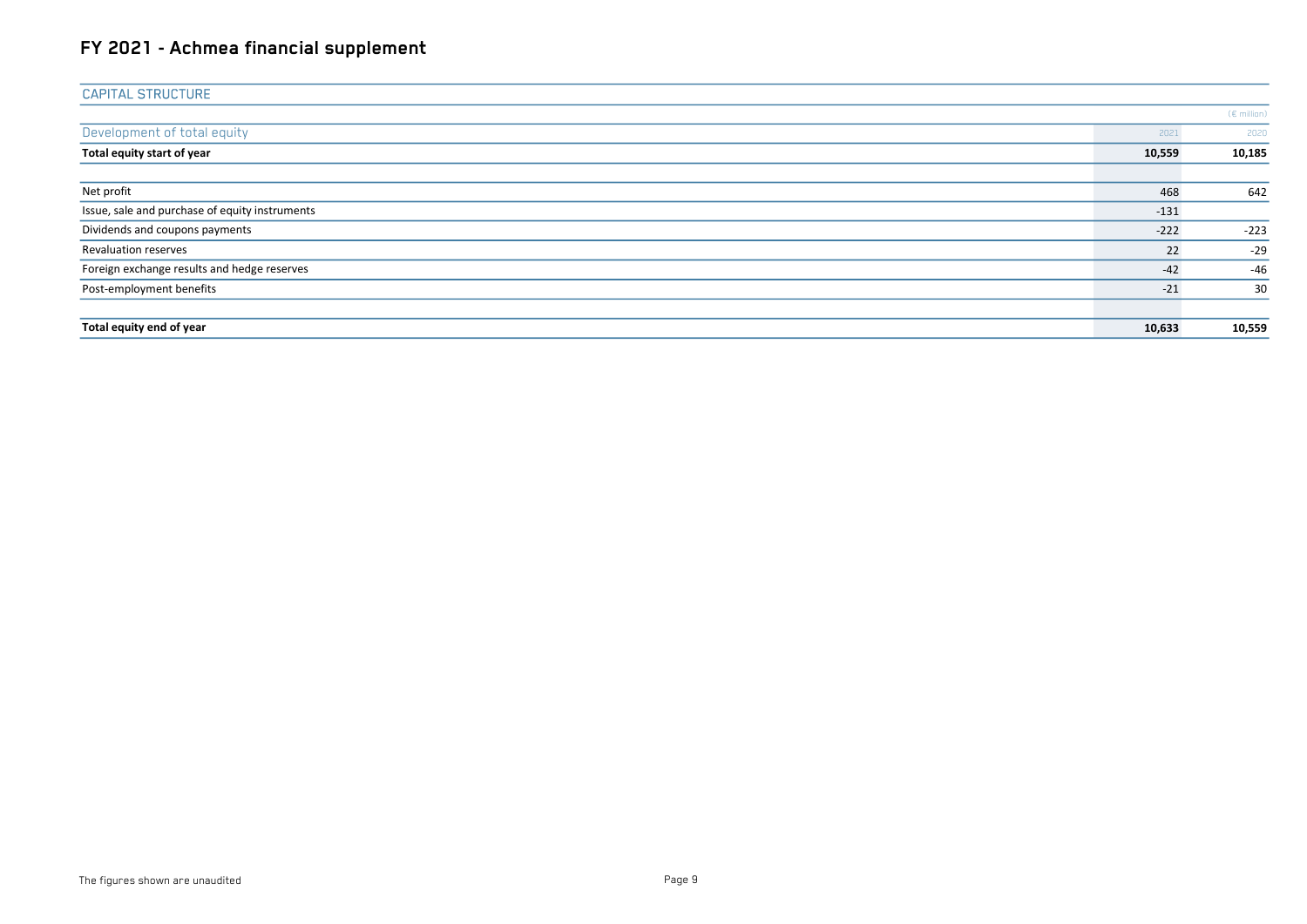| SOLVENCY II <sup>+</sup>                                 |                  |                       |
|----------------------------------------------------------|------------------|-----------------------|
|                                                          |                  | $(E \text{ million})$ |
| Solvency ratio group partial internal model <sup>2</sup> | $31 - 12 - 2021$ | 31-12-2020            |
| Eligible own funds                                       | 10,363           | 10,696                |
| Solvency Capital Requirement (SCR)                       | 4,853            | 5,153                 |
| <b>Surplus</b>                                           | 5,510            | 5,543                 |
| Ratio (%)                                                | 214%             | 208%                  |
|                                                          |                  |                       |

#### Eligible own funds group partial internal model<sup>2</sup>

|                          | 31-12-2021 | 31-12-2020 |
|--------------------------|------------|------------|
| Tier 1 Restricted        | 820        | 842        |
| Tier 1 Unrestricted      | 7,411      | 7,603      |
| Tier 2                   | 1,578      | 1,699      |
| Tier 3                   | 554        | 552        |
| Total eligible own funds | 10,363     | 10,696     |

(€ million)

(€ million)

#### Solvency capital requirement partial internal model<sup>2</sup>

|                                                               | 31-12-2021 | 31-12-2020 |
|---------------------------------------------------------------|------------|------------|
| <b>Market Risk</b>                                            | 2,315      | 2,423      |
| <b>Counterparty Default Risk</b>                              | 202        | 250        |
| Life Underwriting Risk                                        | 1,849      | 1,977      |
| <b>Health Underwriting Risk</b>                               | 1,800      | 1,746      |
| Non-Life Underwriting Risk                                    | 1,014      | 953        |
| Diversification                                               | $-2,602$   | $-2,639$   |
| <b>Basic Solvency Capital Requirement</b>                     | 4,578      | 4,710      |
|                                                               |            |            |
| <b>Operational Risk</b>                                       | 596        | 607        |
| Loss-Absorbing Capacity of Expected Profits Underwriting Risk | $-70$      | $-56$      |
| Loss-Absorbing Capacity of Expected Profits Market Risk       | $-147$     | $-132$     |
| Loss-Absorbing Capacity of Deferred Taxes                     | $-682$     | $-659$     |
|                                                               |            |            |
| SCR Other Financial Sectors & Other Entities                  | 578        | 683        |
| <b>Solvency Capital Requirement</b>                           | 4,853      | 5,153      |

1 After foreseeable dividends

<sup>2</sup> Including CRD IV entities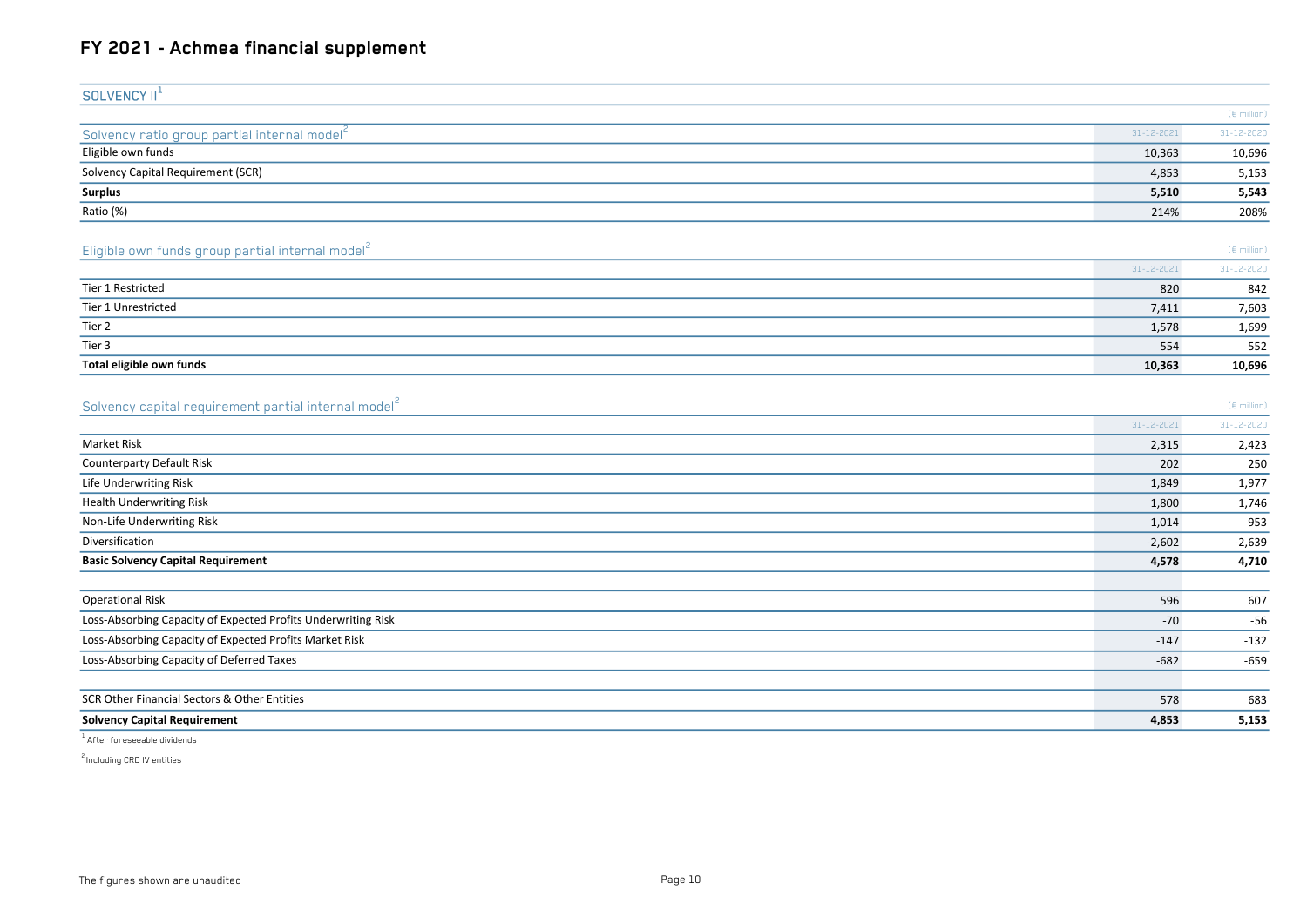| <b>CONSOLIDATED CASH FLOW STATEMENT</b>     |        |                       |
|---------------------------------------------|--------|-----------------------|
|                                             |        | $(E \text{ million})$ |
|                                             | 2021   | 2020                  |
| Net cash and cash equivalents start of year | 2,184  | 963                   |
|                                             |        |                       |
| Cash flow from operating activities         | $-95$  | 1,633                 |
| Cash flow from investing activities         | $-85$  | $-97$                 |
| Cash flow from financing activities         | $-435$ | $-315$                |
| Net cash flow                               | $-615$ | 1,221                 |
|                                             |        |                       |
| Net cash and cash equivalents end of period | 1,569  | 2,184                 |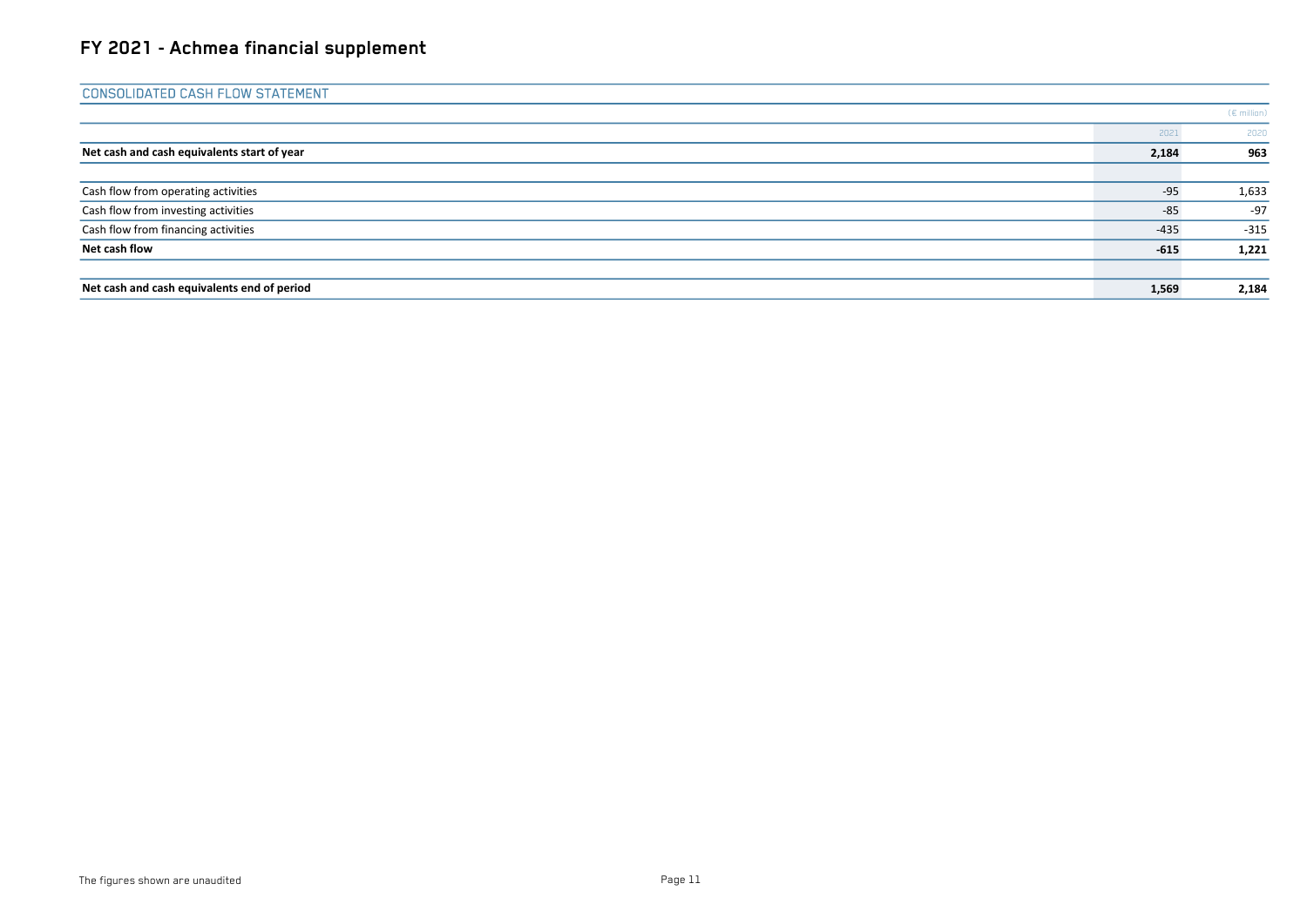| <b>INVESTMENTS FOR OWN RISK</b>                   |                  |      |                  |                       |
|---------------------------------------------------|------------------|------|------------------|-----------------------|
|                                                   |                  |      |                  | $(E \text{ million})$ |
| Total investment portfolio                        | 31-12-2021       | %    | $31 - 12 - 2020$ | $\frac{1}{2}$         |
| Equities and similar investments                  | 2,613            | 5%   | 2,143            | 4%                    |
| Investment property $^1$                          | 1,528            | 3%   | 1,341            | 2%                    |
| Bonds <sup>2</sup>                                | 28,107           | 54%  | 29,468           | 55%                   |
| Loans and mortgages                               | 10,230           | 20%  | 10,019           | 18%                   |
| Deposits with credit institutions                 | 388              | 1%   | 182              | 0%                    |
| Derivatives                                       | 6,363            | 12%  | 9,087            | 17%                   |
| Other financial investments                       | 2,694            | 5%   | 2,397            | 4%                    |
| Total                                             | 51,923           | 100% | 54,637           | 100%                  |
| Specification of equities and similar investments | 31-12-2021       | %    | 31-12-2020       | %                     |
| Listed ordinary shares                            | 1,830            | 70%  | 1,390            | 65%                   |
| Alternatives                                      | 720              | 28%  | 684              | 32%                   |
| Other                                             | 63               | 2%   | 69               | 3%                    |
| Total                                             | 2,613            | 100% | 2,143            | 100%                  |
| Specification of investment property <sup>3</sup> | $31 - 12 - 2021$ | %    | 31-12-2020       | $\frac{9}{6}$         |
| Residential                                       | 676              | 66%  | 544              | 56%                   |
| Retail                                            | 168              | 16%  | 194              | 20%                   |
| Offices                                           | 180              | 18%  | 232              | 24%                   |
| Other                                             | $\Delta$         | 0%   | $\overline{3}$   | 0%                    |
| <b>Total</b>                                      | 1,028            | 100% | 973              | 100%                  |
|                                                   |                  |      |                  |                       |
|                                                   |                  |      | 31-12-2021       | $31 - 12 - 2020$      |
| Running yield annualized                          |                  |      | 1.6%             | 1.8%                  |

 $^{\rm 1}$  Including Real Estate funds

<sup>2</sup> Including Fixed-income funds, in the Financial Statement Fixed-income funds are presented as part of equities and similar investments

<sup>3</sup> Excluding Real Estate funds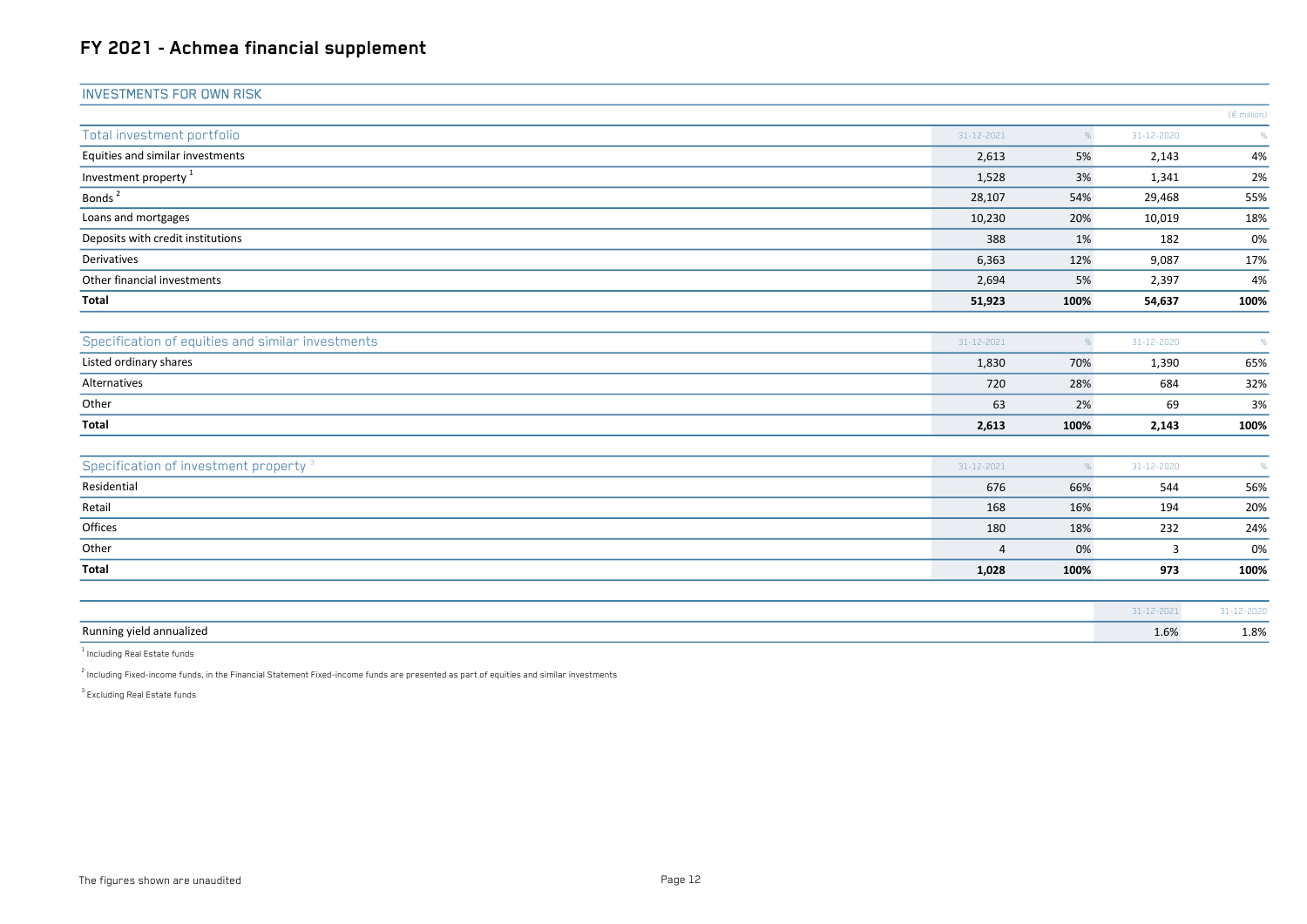#### SPECIFICATION OF FIXED-INCOME PORTFOLIO

| Total fixed income investments                         | 6,397                | 4,618      | 4,273 | 5,950 | 7,357      | 378              | 9,752     | 38,725                |
|--------------------------------------------------------|----------------------|------------|-------|-------|------------|------------------|-----------|-----------------------|
| Fixed-income funds <sup>1</sup>                        |                      |            |       |       | 0          |                  | 266       | 266                   |
| Deposits with credit institutions                      |                      | 188        |       | 60    |            | 80               | 55        | 388                   |
| Loans and mortgages                                    | 0                    | 1,130      |       |       | 37         |                  | 9,062     | 10,230                |
| <b>Bonds</b>                                           | 6,397                | 3,300      | 4,268 | 5,889 | 7,320      | 298              | 369       | 27,841                |
| 31-12-2021                                             | <b>AAA Sovereign</b> | <b>AAA</b> | AA    |       | <b>BBB</b> | <b>Below BBB</b> | Not rated | Total                 |
| External credit rating activa Fixed income investments |                      |            |       |       |            |                  |           | $(E \text{ million})$ |

 $1$ In the Financial Statement Fixed-income funds are presented as part of equities and similar investments

| $31 - 12 - 2020$                  | <b>AAA Sovereign</b> | <b>AAA</b> | AA    |       | <b>BBB</b> | <b>Below BBB</b> | Not rated | Total  |
|-----------------------------------|----------------------|------------|-------|-------|------------|------------------|-----------|--------|
| Bonds                             | 7,674                | 2,863      | 4,888 | 5,847 | 7,307      | 330              | 273       | 29,182 |
| Loans and mortgages               |                      | 1,232      | 57    |       |            | 24               | 8.703     | 10,019 |
| Deposits with credit institutions |                      | 87         |       | 24    | 0          | 56               | 10        | 182    |
| Fixed-income funds <sup>1</sup>   |                      |            |       |       | 0          |                  | 286       | 286    |
| Total fixed income investments    | 7,674                | 4,182      | 4,950 | 5,872 | 7,309      | 410              | 9,272     | 39,669 |

 $1$ In the Financial Statement Fixed-income funds are presented as part of equities and similar investments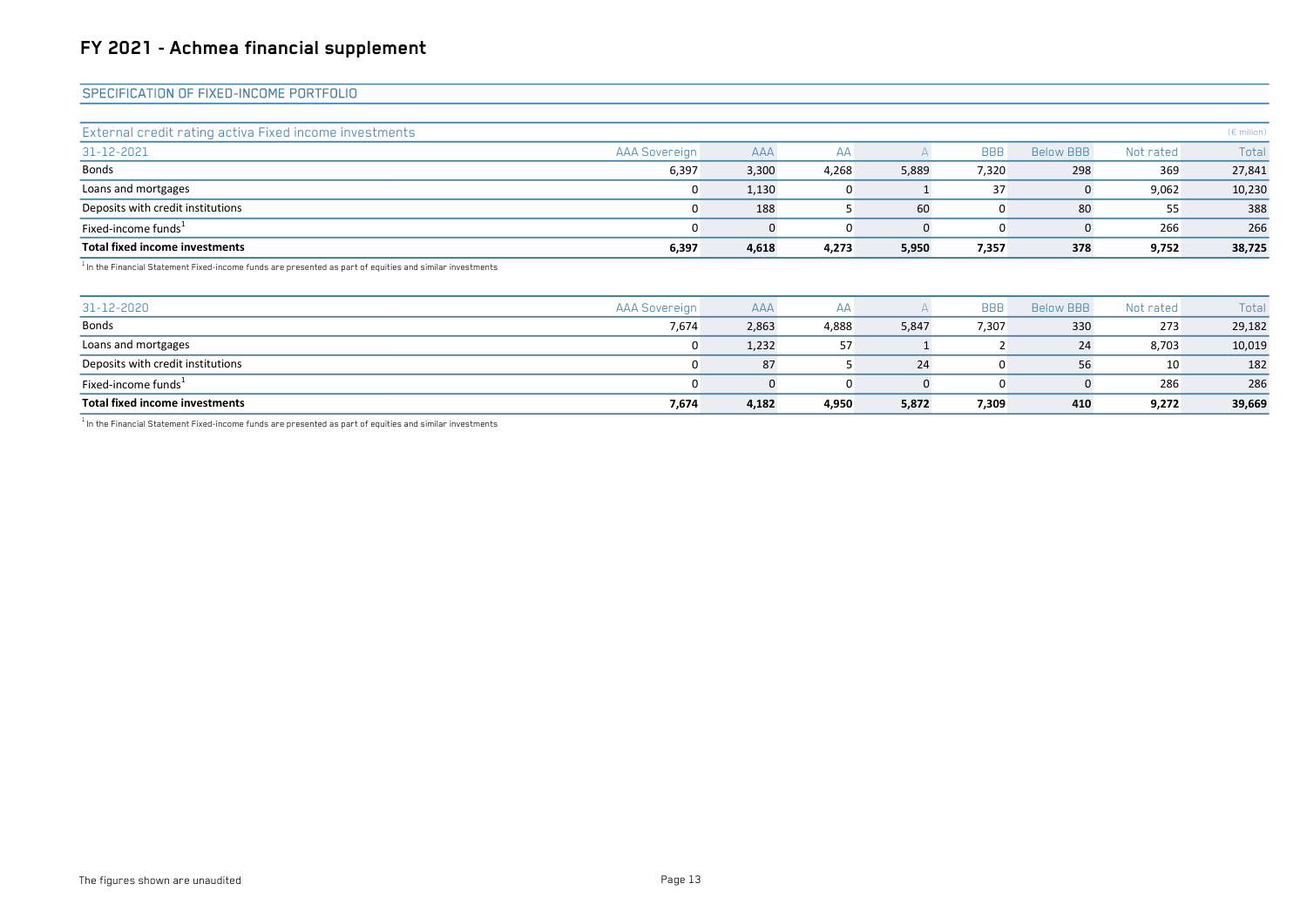| Non-Life Netherlands results                                                     |                |                       |
|----------------------------------------------------------------------------------|----------------|-----------------------|
|                                                                                  |                | $(E \text{ million})$ |
| Income                                                                           | 2021           | 2020                  |
| Gross written premiums                                                           | 3,766          | 3,668                 |
| Reinsurance premiums                                                             | $-216$         | $-204$                |
| Change in provision for unearned premiums and current risks (net of reinsurance) | $-17$          | $-38$                 |
| Net earned premiums                                                              | 3,533          | 3,426                 |
| Investment income                                                                | 115            | 118                   |
| Other income                                                                     | 27             | 30                    |
| <b>Total income</b>                                                              | 3,675          | 3,574                 |
|                                                                                  |                |                       |
| <b>Expenses</b>                                                                  |                |                       |
| Gross expenses from insurance contracts                                          | 2,600          | 2,512                 |
| Share of re-insurers                                                             | $-103$         | $-119$                |
| Net expenses from insurance contracts                                            | 2,497          | 2,393                 |
| Operating expenses related to insurance activities                               | 874            | 868                   |
| Other operating expenses                                                         | 35             | 33                    |
| Interest and similar expenses                                                    | $\overline{4}$ | $\overline{4}$        |
| Other expenses                                                                   | $\mathbf{1}$   | 16                    |
| <b>Total expenses</b>                                                            | 3,411          | 3,314                 |
| <b>Operational result</b>                                                        | 264            | 260                   |

#### Non-Life Netherlands specification of gross written premiums

|                    |       | $(E \text{ million})$ |
|--------------------|-------|-----------------------|
|                    | 2021  | 2020                  |
| Accident           | 721   | 739                   |
| Property           | 1,054 | 1,008                 |
| Motor liability    | 834   | 781                   |
| Motor other        | 644   | 646                   |
| General liability  | 283   | 275                   |
| Legal assistance   | 184   | 179                   |
| Transport/aviation | 46    | 40                    |
| Total              | 3,766 | 3,668                 |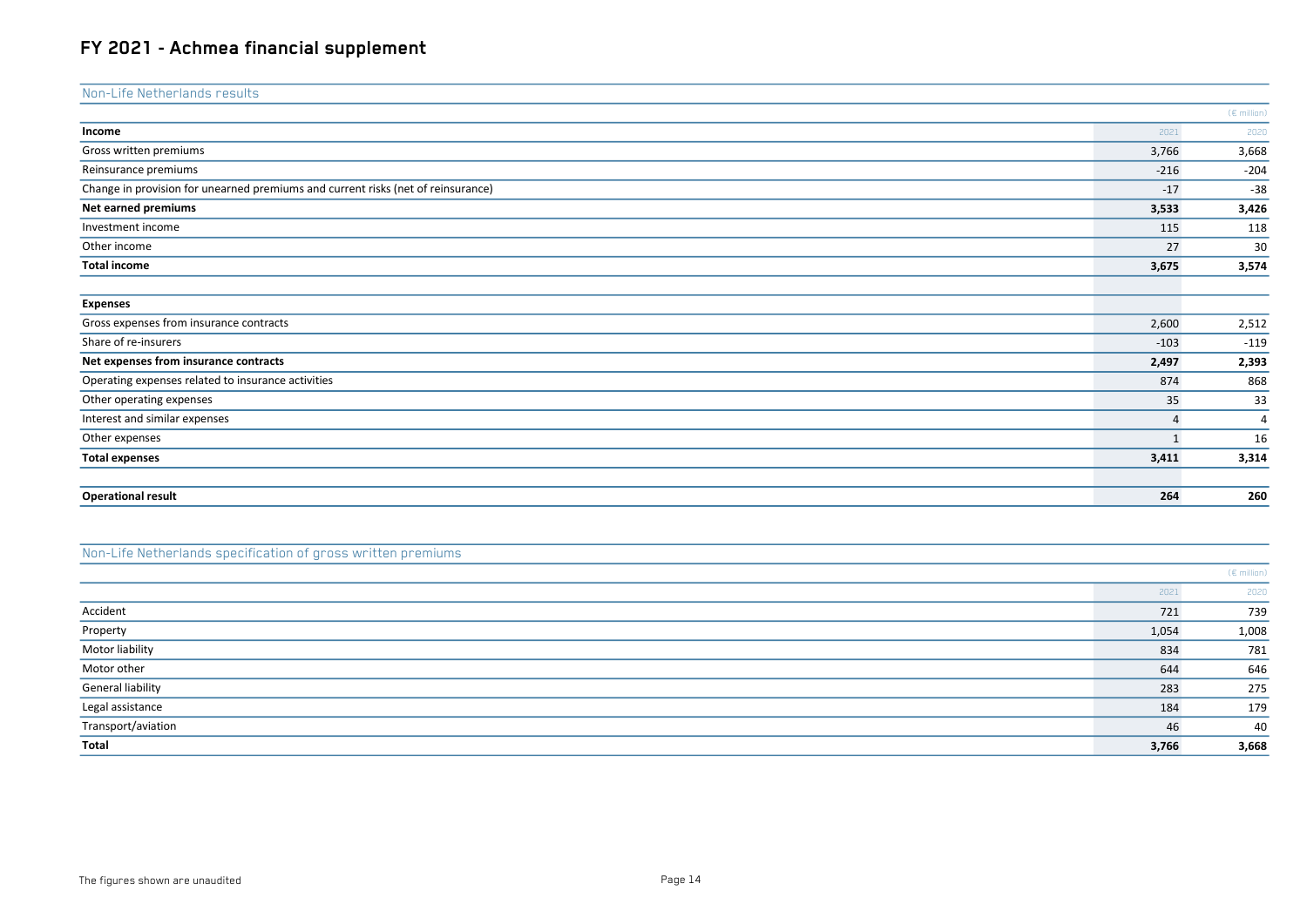| Non-Life Netherlands ratios                      |       |       |
|--------------------------------------------------|-------|-------|
|                                                  |       |       |
| <b>Non-Life Netherlands</b>                      | 2021  | 2020  |
| Claims ratio <sup>1</sup>                        | 69.3% | 67.8% |
| Expense ratio                                    | 24.6% | 25.1% |
| Of which acquisition expenses                    | 11.0% | 11.7% |
| Of which other operating expenses                | 13.6% | 13.4% |
| Combined ratio <sup>1</sup>                      | 93.9% | 92.9% |
|                                                  |       |       |
| <b>Property &amp; Casualty Netherlands</b>       | 2021  | 2020  |
| Claims ratio                                     | 69.1% | 66.5% |
| Expense ratio                                    | 25.3% | 25.7% |
| Of which acquisition expenses                    | 11.5% | 12.0% |
| Of which other operating expenses                | 13.8% | 13.7% |
| Combined ratio                                   | 94.4% | 92.2% |
|                                                  |       |       |
| <b>Income Protection Netherlands</b>             | 2021  | 2020  |
| Claims ratio <sup>1</sup>                        | 70.3% | 74.9% |
| Expense ratio                                    | 20.8% | 22.0% |
| Of which acquisition expenses                    | 8.7%  | 10.7% |
| Of which other operating expenses                | 12.1% | 11.3% |
| Combined ratio <sup>1</sup>                      | 91.1% | 96.9% |
|                                                  |       |       |
| Claims ratio by productline Non-Life Netherlands | 2021  | 2020  |
| Accident                                         | 73.1% | 79.3% |
| Motor liability                                  | 95.3% | 86.5% |
| Motor other                                      | 55.5% | 54.1% |
| Transport/aviation                               | 41.0% | 50.8% |
| Property                                         | 53.9% | 59.6% |
| <b>General liability</b>                         | 90.5% | 74.8% |
| Legal assistance                                 | 62.0% | 68.8% |
|                                                  |       |       |

 $^1$  Corrected for technical interest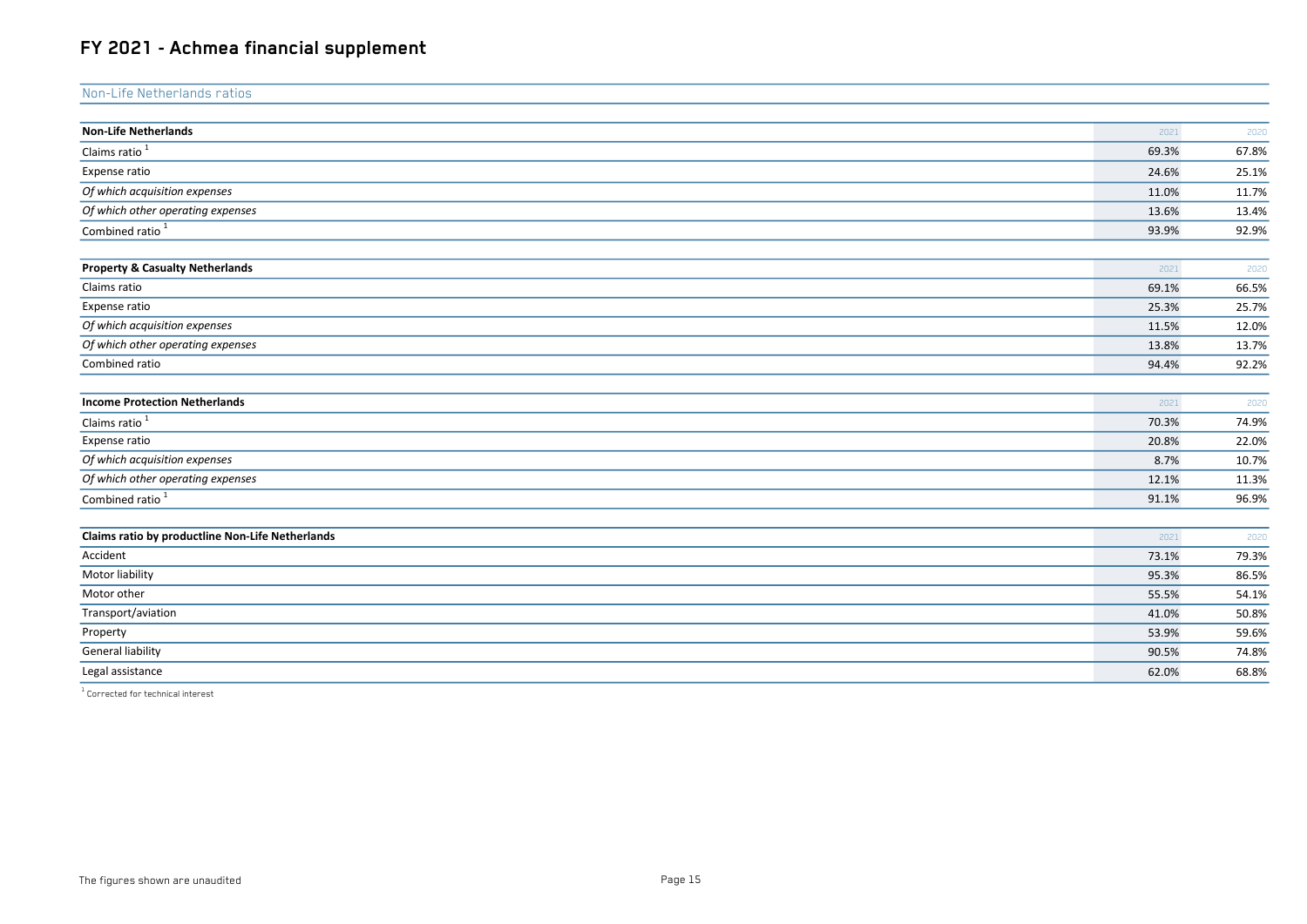| <b>Health Netherlands results</b>                                                |                |                       |
|----------------------------------------------------------------------------------|----------------|-----------------------|
|                                                                                  |                | $(E \text{ million})$ |
| Income                                                                           | 2021           | 2020                  |
| Gross written premiums                                                           | 14,025         | 14,284                |
| Reinsurance premiums                                                             | $-1$           | $-1$                  |
| Change in provision for unearned premiums and current risks (net of reinsurance) | $-256$         | $-119$                |
| Net earned premiums                                                              | 13,768         | 14,164                |
| Investment income                                                                | 51             | 44                    |
| Other income                                                                     | 123            | 114                   |
| <b>Total income</b>                                                              | 13,942         | 14,322                |
|                                                                                  |                |                       |
| <b>Expenses</b>                                                                  |                |                       |
| Gross expenses from insurance contracts                                          | 13,461         | 13,557                |
| Net expenses from insurance contracts                                            | 13,461         | 13,557                |
| Operating expenses related to insurance activities                               | 353            | 363                   |
| Other operating expenses                                                         | 116            | 114                   |
| Interest and similar expenses                                                    | $\overline{2}$ | $\overline{2}$        |
| Other expenses                                                                   |                | 51                    |
| <b>Total expenses</b>                                                            | 13,932         | 14,087                |
| <b>Operational result</b>                                                        | 10             | 235                   |

| Health specification of gross written premiums |        | $(E \text{ million})$ |
|------------------------------------------------|--------|-----------------------|
|                                                | 2021   | 2020                  |
| Basic Health - risk equalization pool (ZvF)    | 7,221  | 7,578                 |
| Basic Health - private individuals             | 5,595  | 5,486                 |
| Supplementary Health                           | 1,209  | 1,220                 |
| Total                                          | 14,025 | 14,284                |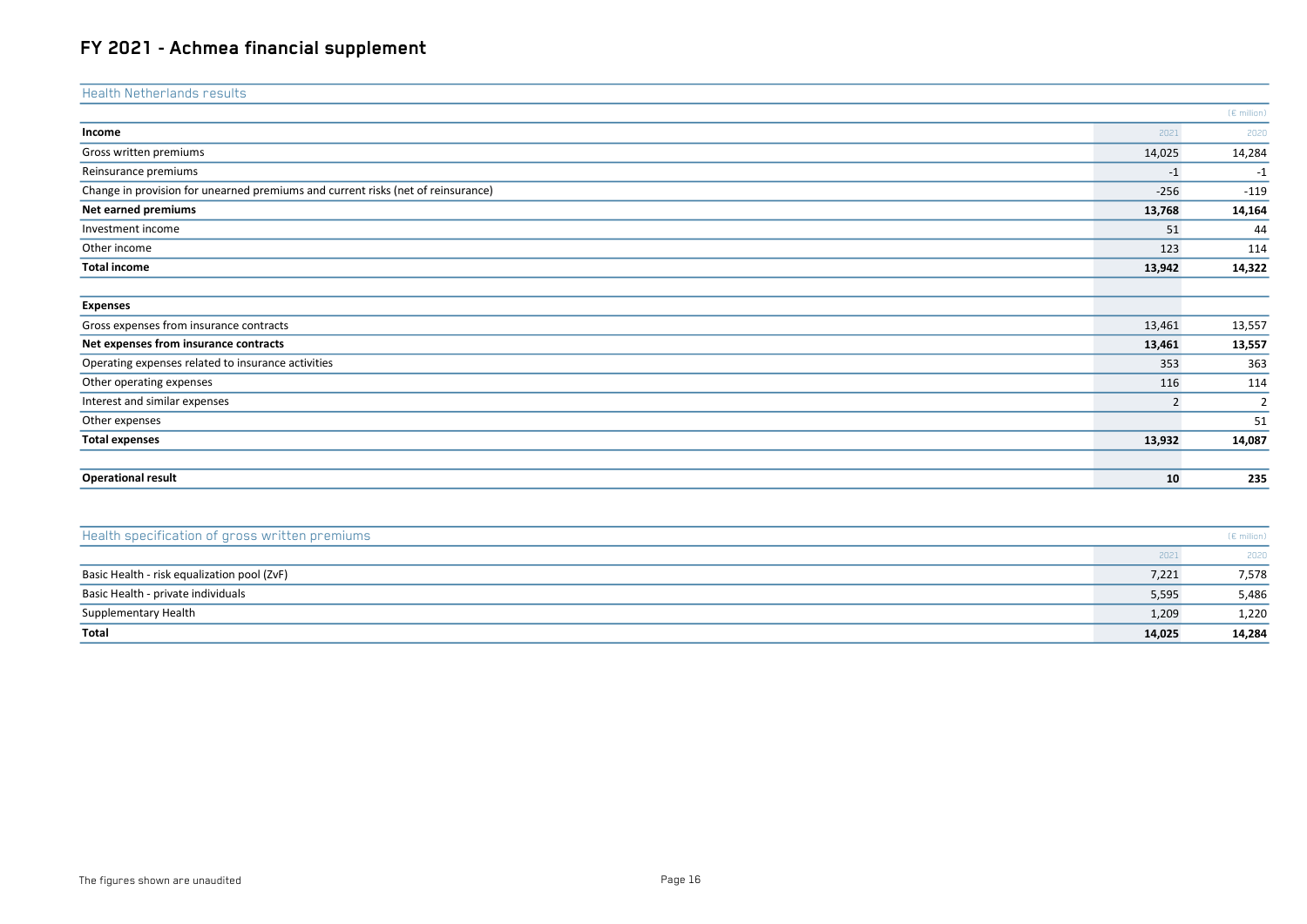| <b>Health Netherlands ratios</b>        |        |       |
|-----------------------------------------|--------|-------|
|                                         |        |       |
| <b>Health Netherlands</b>               | 2021   | 2020  |
| Claims ratio                            | 97.8%  | 95.7% |
| Expense ratio                           | 2.6%   | 2.6%  |
| Combined ratio                          | 100.4% | 98.3% |
|                                         |        |       |
| <b>Basic Health Netherlands</b>         | 2021   | 2020  |
| Claims ratio                            | 99.6%  | 97.6% |
| Expense ratio                           | 1.8%   | 1.8%  |
| Combined ratio                          | 101.4% | 99.4% |
|                                         |        |       |
| <b>Supplementary Health Netherlands</b> | 2021   | 2020  |
| Claims ratio                            | 79.2%  | 76.0% |
| Expense ratio                           | 10.0%  | 10.6% |
| Combined ratio                          | 89.2%  | 86.6% |
|                                         |        |       |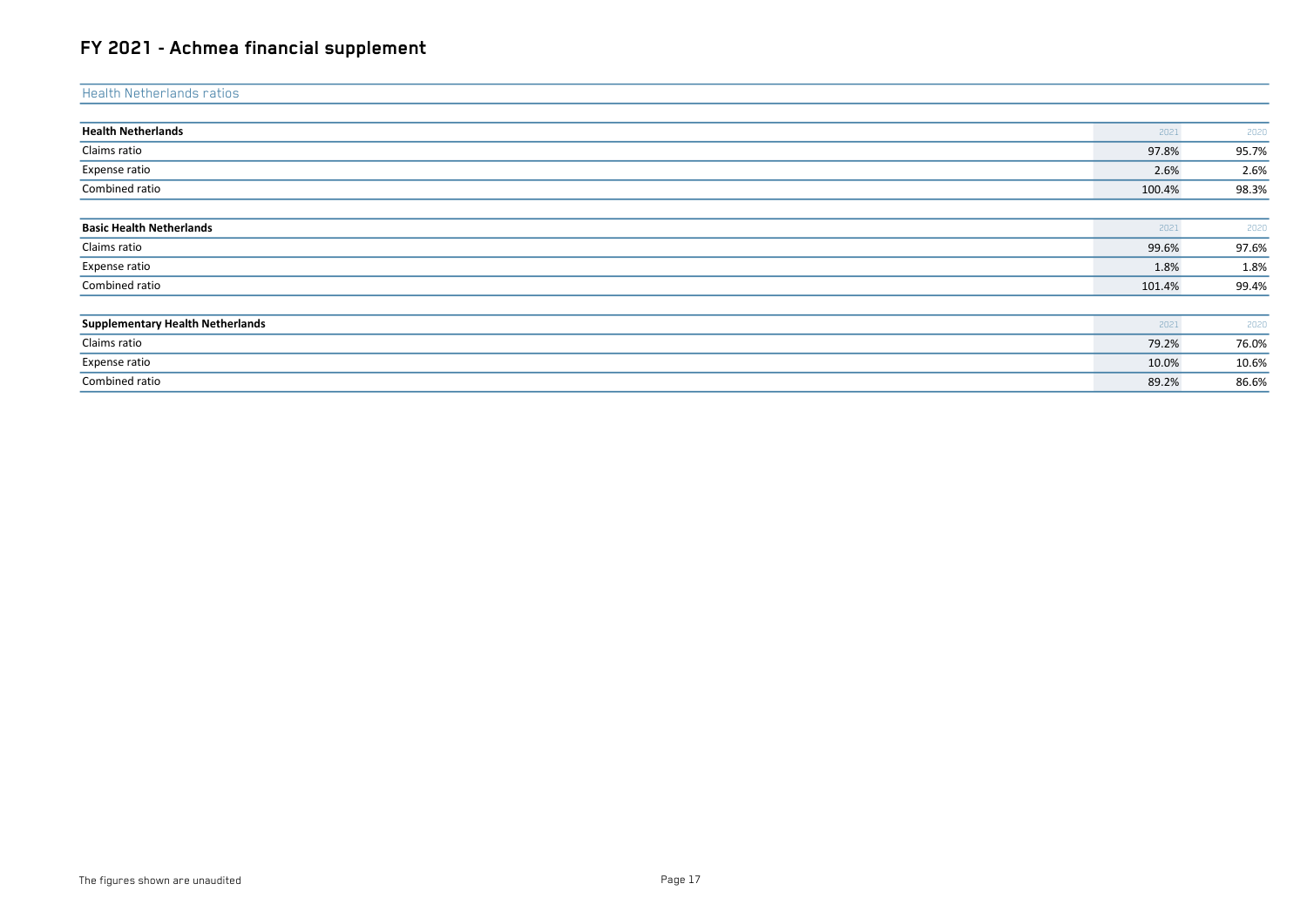| Pension & Life Netherlands results                                 |                |                         |
|--------------------------------------------------------------------|----------------|-------------------------|
|                                                                    |                | $(E \text{ million})$   |
| Income                                                             | 2021           | 2020                    |
| Gross written premiums                                             | 859            | 1,005                   |
| Reinsurance premiums                                               | $\mbox{-}18$   | $-21$                   |
| Net written premiums                                               | 841            | 984                     |
| Investment income                                                  | 890            | 3,011                   |
| Other income                                                       | $\overline{3}$ | $\overline{\mathbf{5}}$ |
| <b>Total income</b>                                                | 1,734          | 4,000                   |
|                                                                    |                |                         |
| <b>Expenses</b>                                                    |                |                         |
| Gross expenses from insurance contracts                            | 1,197          | 3,598                   |
| Share of re-insurers                                               | $-5$           | $-4$                    |
| Net expenses from insurance contracts                              | 1,192          | 3,594                   |
| Operating expenses related to insurance activities                 | 144            | 149                     |
| Interest and similar expenses                                      | 6              | $\overline{4}$          |
| Other expenses                                                     |                |                         |
| <b>Total expenses</b>                                              | 1,342          | 3,747                   |
|                                                                    |                |                         |
| <b>Operational result</b>                                          | 392            | 253                     |
|                                                                    |                |                         |
| Pension & Life Netherlands specification of gross written premiums |                | (€ million)             |
|                                                                    | 2021           | 2020                    |
| Single premiums                                                    | 323            | 374                     |
| Annual premiums                                                    | 536            | 631                     |
| Total                                                              | 859            | 1,005                   |
|                                                                    |                |                         |
| Traditional                                                        | 532            | 616                     |
| Unit-linked                                                        | 327            | 389                     |
| Total                                                              | 859            | 1,005                   |
|                                                                    |                |                         |
| Life & Pensions open book                                          | 236            | 263                     |
| Of which Annuities                                                 | 170            | 205                     |
| Of which Term-Life                                                 | 66             | 58                      |
| Life & Pensions service book                                       | 623            | 742                     |
| Of which service book Life                                         | 559            | 606                     |
| Of which service book Pensions                                     | 64             | 136                     |
| Total                                                              | 859            | 1,005                   |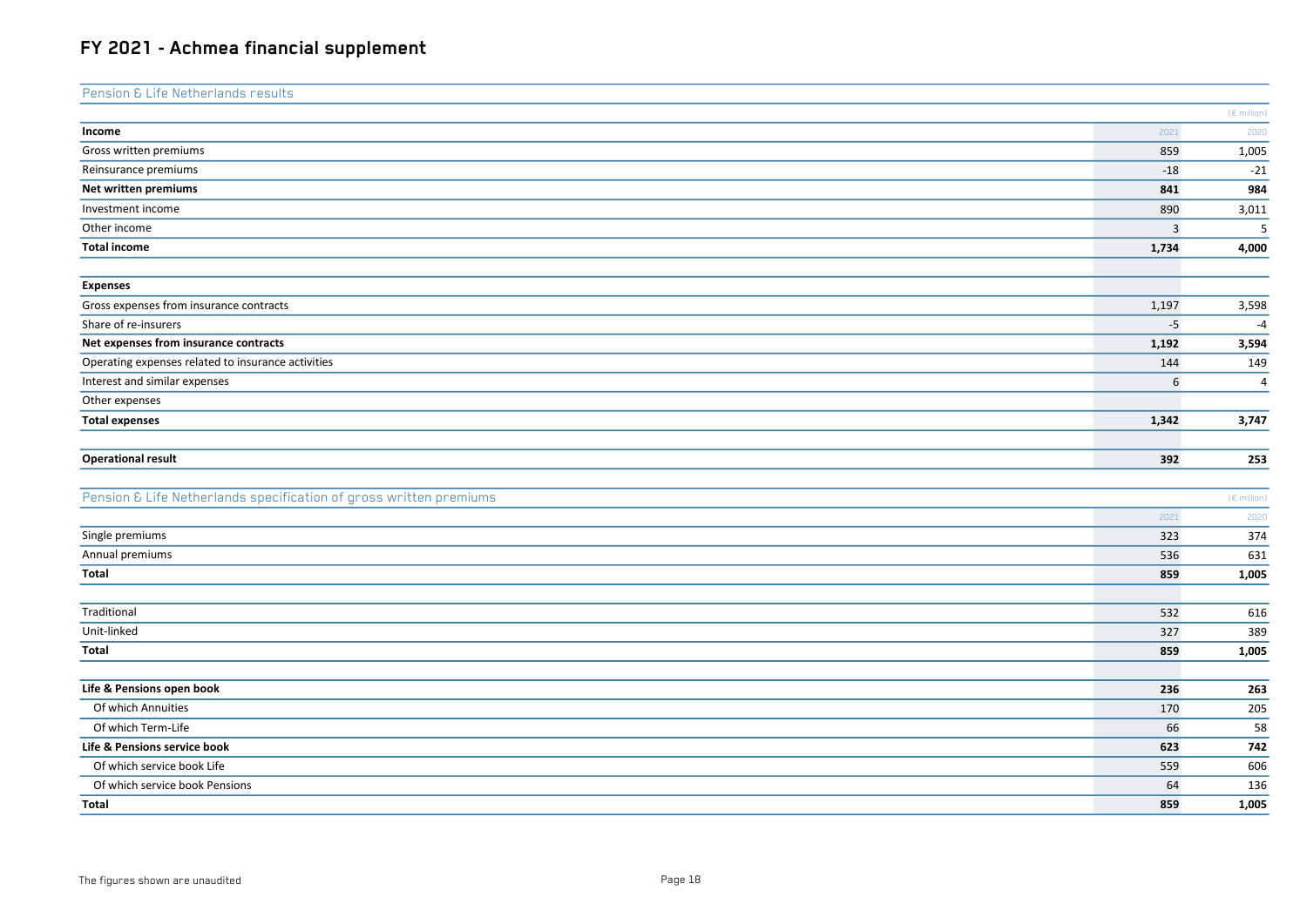| Retirement Services Netherlands results                                                                                                                                                                                                                                                                                                                                                                                                                    |                |                       |
|------------------------------------------------------------------------------------------------------------------------------------------------------------------------------------------------------------------------------------------------------------------------------------------------------------------------------------------------------------------------------------------------------------------------------------------------------------|----------------|-----------------------|
|                                                                                                                                                                                                                                                                                                                                                                                                                                                            |                | $(E \text{ million})$ |
| <b>Retirement Services total</b>                                                                                                                                                                                                                                                                                                                                                                                                                           | 2021           | 2020                  |
| Total Income                                                                                                                                                                                                                                                                                                                                                                                                                                               | 396            | 368                   |
| Of which: Administration and management fees                                                                                                                                                                                                                                                                                                                                                                                                               | 251            | 235                   |
| Operating expenses                                                                                                                                                                                                                                                                                                                                                                                                                                         | 378            | 346                   |
| <b>Operational result</b>                                                                                                                                                                                                                                                                                                                                                                                                                                  | 18             | 22                    |
|                                                                                                                                                                                                                                                                                                                                                                                                                                                            |                |                       |
| Achmea Bank                                                                                                                                                                                                                                                                                                                                                                                                                                                | 2021           | 2020                  |
| Net interest margin                                                                                                                                                                                                                                                                                                                                                                                                                                        | 138            | 142                   |
| Fair value result                                                                                                                                                                                                                                                                                                                                                                                                                                          | $\overline{4}$ | -8                    |
| Operating expenses                                                                                                                                                                                                                                                                                                                                                                                                                                         | 101            | 106                   |
| Withdrawals from loan loss provisions                                                                                                                                                                                                                                                                                                                                                                                                                      | $-2$           | $-3$                  |
|                                                                                                                                                                                                                                                                                                                                                                                                                                                            |                |                       |
|                                                                                                                                                                                                                                                                                                                                                                                                                                                            | 2021           | 2020                  |
| Common Equity Tier 1 ratio                                                                                                                                                                                                                                                                                                                                                                                                                                 | 20.9%          | 20.4%                 |
|                                                                                                                                                                                                                                                                                                                                                                                                                                                            |                |                       |
|                                                                                                                                                                                                                                                                                                                                                                                                                                                            |                | (€ billion)           |
| <b>Assets under Management</b>                                                                                                                                                                                                                                                                                                                                                                                                                             | 2021           | 2020                  |
| Achmea Investment Management                                                                                                                                                                                                                                                                                                                                                                                                                               | 220            | 203                   |
| Syntrus Achmea Real Estate and Finance                                                                                                                                                                                                                                                                                                                                                                                                                     | 40             | 37                    |
| <b>Total Assets under Management</b> <sup>1</sup>                                                                                                                                                                                                                                                                                                                                                                                                          | 247            | 227                   |
| $\mathbf{1} = \mathbf{1} \cdot \mathbf{1} + \mathbf{1} \cdot \mathbf{1} + \mathbf{1} \cdot \mathbf{1} + \mathbf{1} \cdot \mathbf{1} + \mathbf{1} \cdot \mathbf{1} + \mathbf{1} \cdot \mathbf{1} + \mathbf{1} \cdot \mathbf{1} + \mathbf{1} \cdot \mathbf{1} + \mathbf{1} \cdot \mathbf{1} + \mathbf{1} \cdot \mathbf{1} + \mathbf{1} \cdot \mathbf{1} + \mathbf{1} \cdot \mathbf{1} + \mathbf{1} \cdot \mathbf{1} + \mathbf{1} \cdot \mathbf{1} + \mathbf$ |                |                       |

 $1$ Total assets under management after eliminations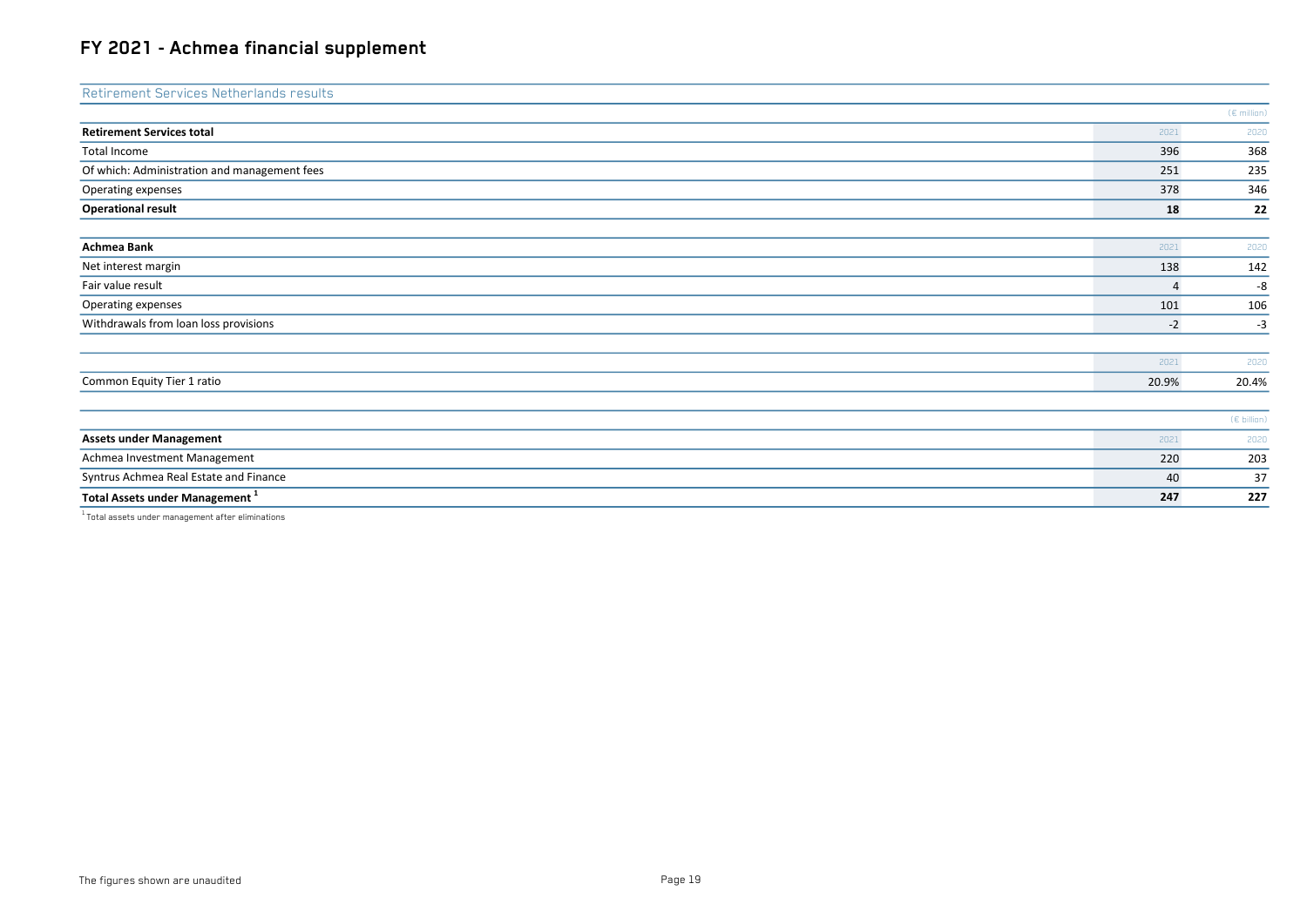| Retirement Services Netherlands ratios |        |        |
|----------------------------------------|--------|--------|
|                                        |        |        |
| Achmea Bank                            | 2021   | 2020   |
| Efficiency ratio                       | 72.6%  | 69.9%  |
| Core Tier 1 ratio                      | 20.9%  | 20.4%  |
| <b>Total Capital Ratio</b>             | 20.9%  | 20.4%  |
| Liquidity Coverage Ratio               | 296.5% | 332.2% |
| Net Stable Funding Ratio               | 132.6% | 125.9% |
| Leverage Ratio                         | 6.5%   | 6.0%   |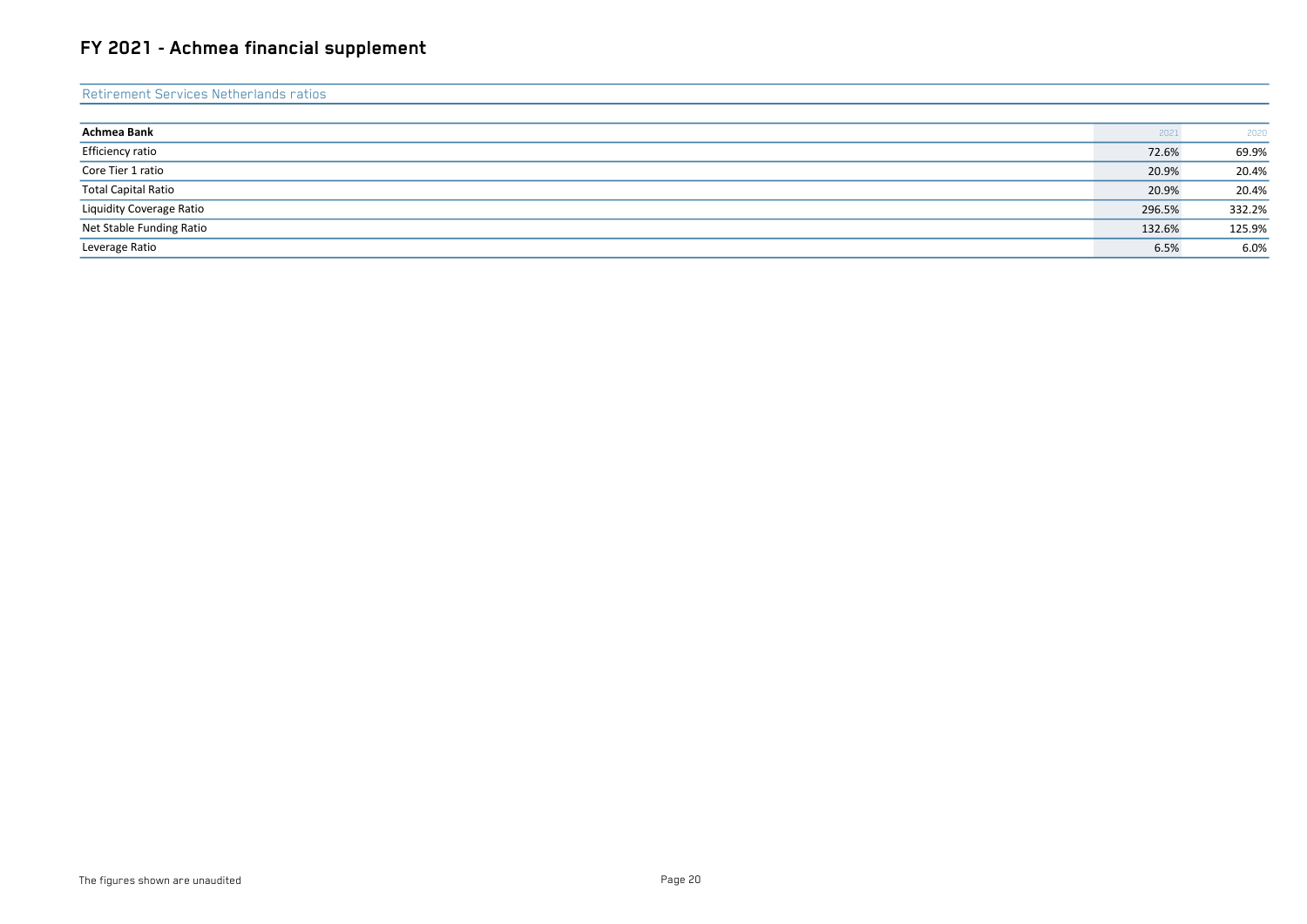| International activities results                                                 |              |                |
|----------------------------------------------------------------------------------|--------------|----------------|
|                                                                                  |              | (€ million)    |
| Income                                                                           | 2021         | 2020           |
| Gross written premiums                                                           | 1,260        | 1,104          |
| Reinsurance premiums                                                             | $-171$       | $-143$         |
| Change in provision for unearned premiums and current risks (net of reinsurance) | $-21$        | $-23$          |
| Net written premiums                                                             | 1,068        | 938            |
| Income from associates and joint ventures                                        | $-4$         |                |
| Investment income                                                                | 50           | 28             |
| Other income                                                                     | 51           | 35             |
| <b>Total income</b>                                                              | 1,165        | 1,001          |
|                                                                                  |              |                |
| <b>Expenses</b><br>Gross expenses from insurance contracts                       | 980          | 810            |
| Share of re-insurers                                                             | $-147$       | $-113$         |
| Net expenses from insurance contracts                                            | 833          | 697            |
| Fair value changes and benefits credited to investment contracts                 | 9            | $\mathbf{1}$   |
| Operating expenses related to insurance activities                               | 240          | 236            |
| Other operating expenses                                                         | 8            | 5              |
| Interest and similar expenses                                                    | $\mathbf{1}$ | 1              |
| Other expenses                                                                   | 27           | 38             |
| <b>Total expenses</b>                                                            | 1,118        | 978            |
|                                                                                  |              |                |
| <b>Operational result</b>                                                        | 47           | 23             |
| <b>Health International</b>                                                      | 2021         | 2020           |
| Claims ratio                                                                     | 83.3%        | 85.7%          |
| Expense ratio                                                                    | 12.8%        | 14.8%          |
| Combined ratio                                                                   | 96.1%        | 100.5%         |
| Non-Life International                                                           | 2021         | 2020           |
| Claims ratio                                                                     | 67.5%        |                |
| Expense ratio                                                                    | 38.7%        | 55.1%<br>40.3% |
| Combined ratio                                                                   | 106.2%       | 95.4%          |
|                                                                                  |              |                |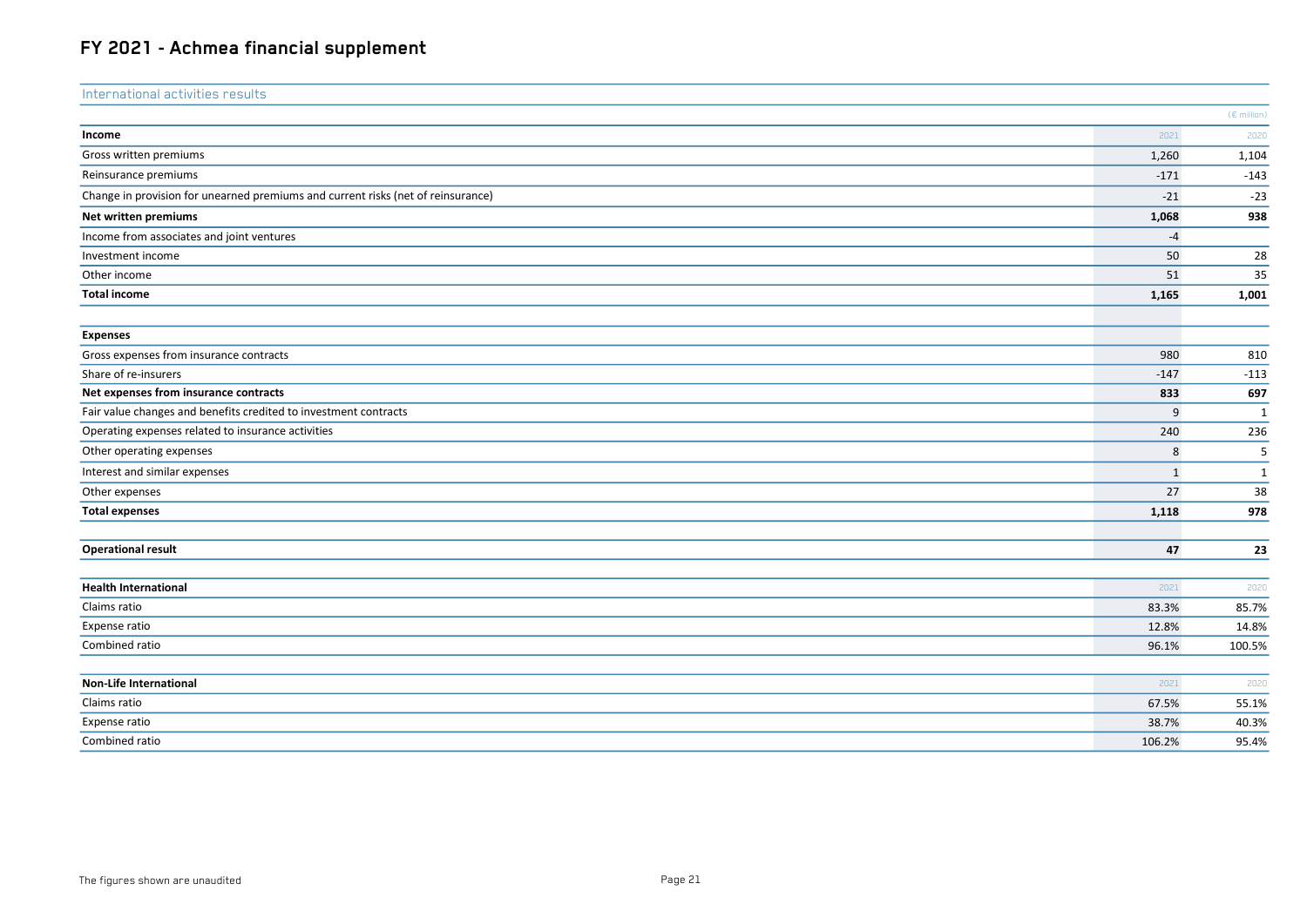| Other activities results                                                         |        |                       |
|----------------------------------------------------------------------------------|--------|-----------------------|
|                                                                                  |        | $(E \text{ million})$ |
| Income                                                                           | 2021   | 2020                  |
| Gross written premiums                                                           | 312    | 289                   |
| Reinsurance premiums                                                             | $-168$ | $-155$                |
| Change in provision for unearned premiums and current risks (net of reinsurance) | $-4$   | $-10$                 |
| Net written premiums                                                             | 140    | 124                   |
| Income from associates and joint ventures                                        | $-15$  | 5                     |
| Investment income                                                                | 30     | $-19$                 |
| Other income                                                                     | 39     | 25                    |
| <b>Total income</b>                                                              | 194    | 135                   |
|                                                                                  |        |                       |
| <b>Expenses</b>                                                                  |        |                       |
| Gross expenses from insurance contracts                                          | 154    | 111                   |
| Share of re-insurers                                                             | $-67$  | $-64$                 |
| Net expenses from insurance contracts                                            | 87     | 47                    |
| Operating expenses related to insurance activities                               | 52     | 51                    |
| Other operating expenses                                                         | 105    | 91                    |
| Interest and similar expenses                                                    | 58     | 72                    |
| Other expenses                                                                   | 38     | 37                    |
| <b>Total expenses</b>                                                            | 340    | 298                   |
| <b>Operational result</b>                                                        | $-146$ | $-163$                |